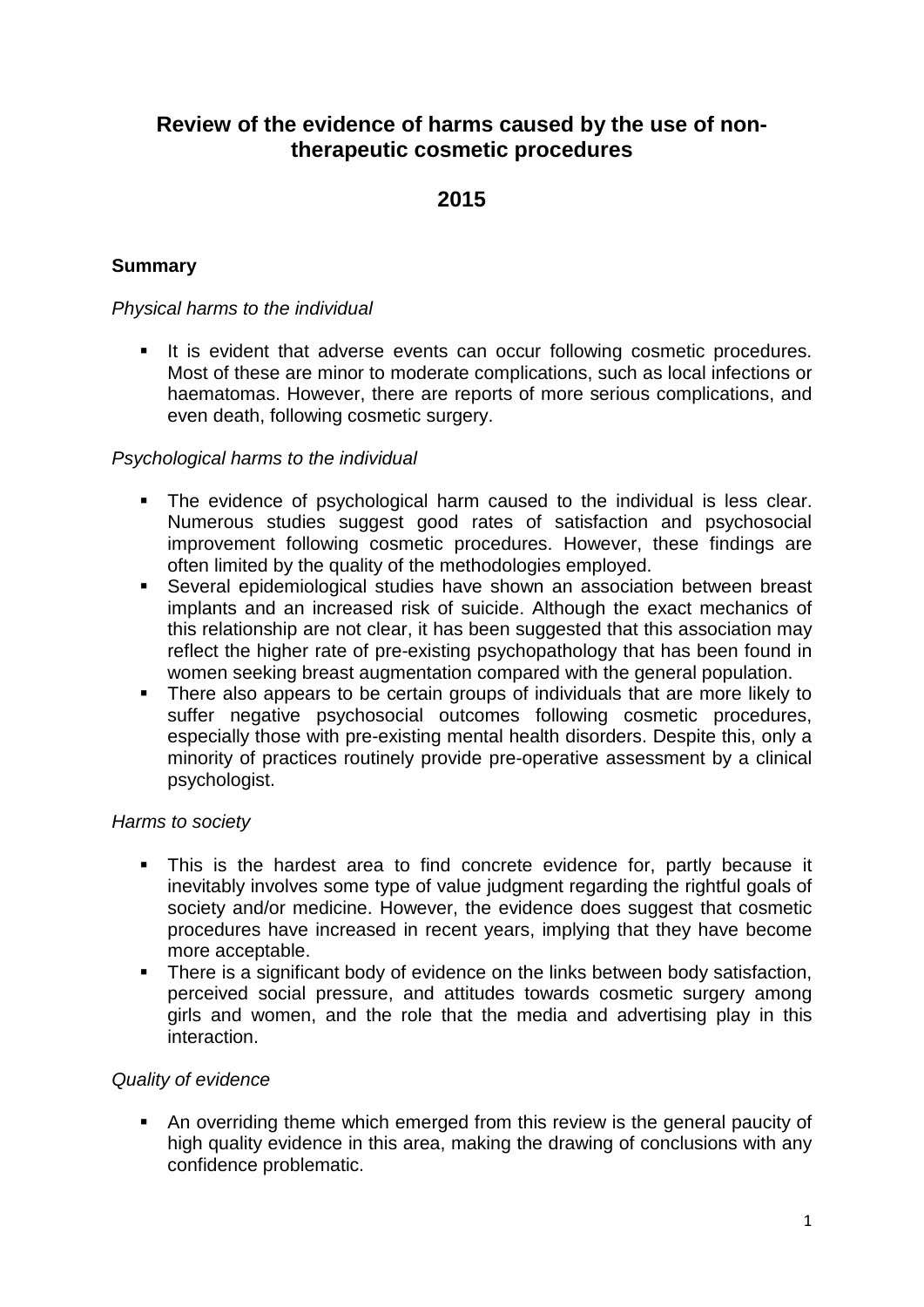# **Introduction**

The aim of this review is to assess the extent to which harms (if any) are caused by the use of cosmetic procedures. In a scoping meeting in January 2015, it was thought that the fact that such harms exist should not simply be presumed, but that evidence of harm being caused is an important foundation upon which to ask further ethical questions as part of a wider project on cosmetic procedures that is currently being considered by the Council. The structure of this review is divided along the three broad categories of harm suggested at the meeting: physical harms to the individual; psychological harms to the individual; and wider harms to society. The evidence that is to follow is drawn from a number of sources, from individual case reports to systematic reviews to national surveys. Furthermore, it is not limited to the UK, but is rather drawn from an international perspective.

# **Definitions**

**.** 

The term 'cosmetic procedure' is not easily defined. It is not a discrete area of practice, but rather an umbrella term that includes a huge variety of interventions, both surgical and non-surgical in nature, and exactly which procedures should be included within this term can vary between commentators. Cosmetic surgery, such as breast augmentation, and non-surgical interventions, such as botulinum toxin and dermal filler injections, are usually included, whereas, other 'cosmetic' procedures, such as body piercing, tattooing, and even make-up, are not. Similarly, reconstructive or plastic surgery following disease or trauma, such as breast reconstruction following mastectomy for breast cancer, are usually excluded. Distinctions are often drawn between 'correction' and 'enhancement' – a sense that one is returning an individual to a 'normal' state, whereas the other is improving a person beyond what is considered 'normal'. However, these distinctions are not always clear, and can shift as social and cultural norms change.<sup>1</sup> For the purposes of this review, a cosmetic procedure is defined as a non-reconstructive procedure used to normalise or enhance the appearance of the body. However, it is acknowledged that this definition may not be entirely satisfactory.

#### **Physical harms to the individual**

Physical harms to the individual were interpreted to denote any medical complications caused by cosmetic procedures. In healthcare, it is generally held that no intervention is completely without risk, and there is no reason to believe that

<span id="page-1-0"></span><sup>1</sup> This is evidenced in the broad definition adopted by the Expert Group on the Regulation of Cosmetic Surgery: "Operations and other procedures that revise or change the appearance, colour, texture, structure, or position of bodily features, which most would consider otherwise to be within the broad range of 'normal' for that person." See: Department of Health (2005) *Expert Group on the Regulation of Cosmetic Surgery: report to the Chief Medical Officer*, available at: http://webarchive.nationalarchives.gov.uk/20081105143757/dh.gov.uk/en/publicationsandstatistics /publications/publicationspolicyandguidance/dh\_4102046, at page 3. This definition is later endorsed by the Review of the Regulation of Cosmetic Interventions headed by Sir Bruce Keogh, see: Department of Health (2013) *Review of the regulation of cosmetic interventions*, available at: https://www.gov.uk/government/publications/review-of-the-regulation-of-cosmetic-interventions. However, this definition hinges on a rather vague notion of what is considered 'normal' and neither report provides any clarity on this matter.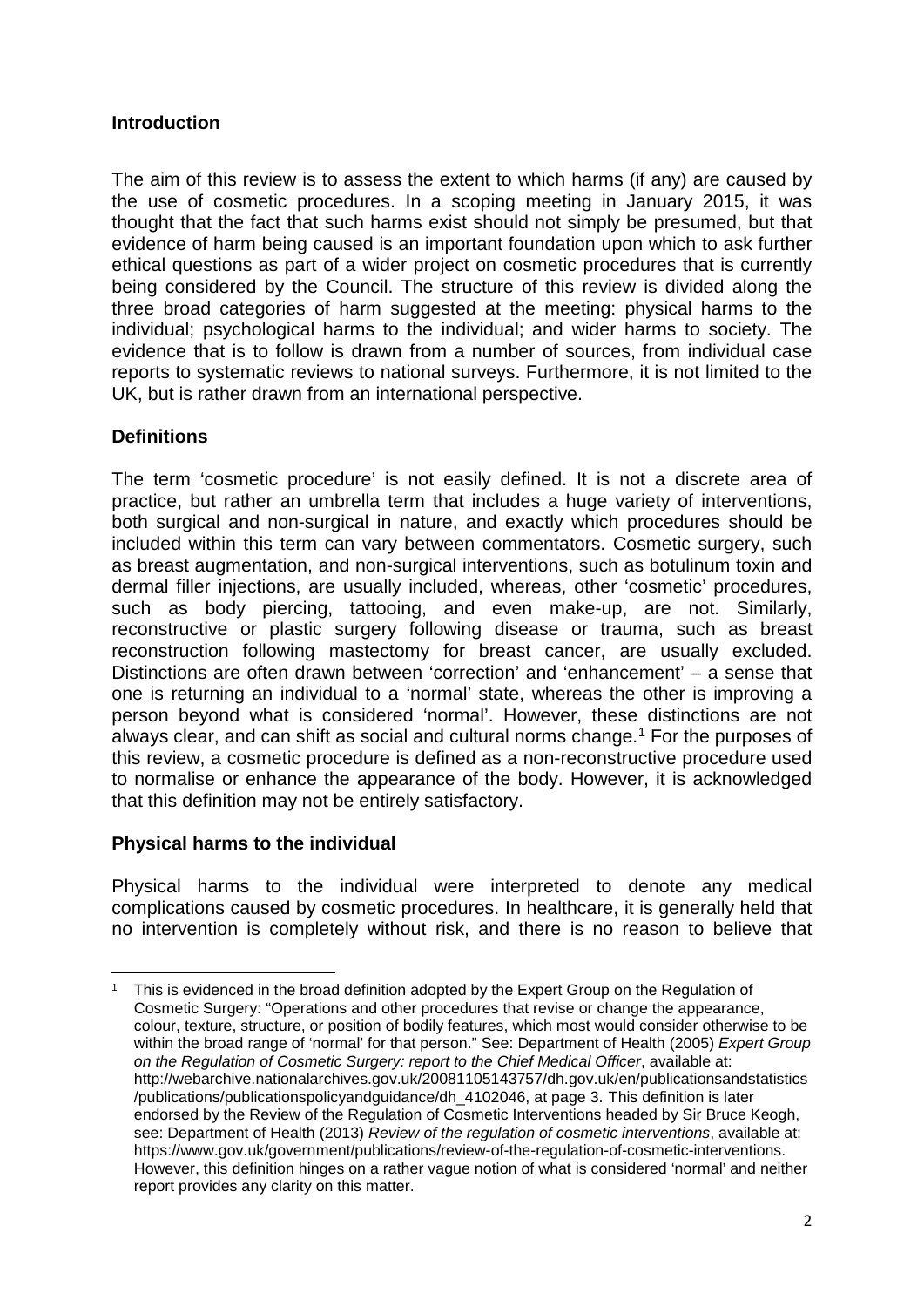cosmetic procedures would be any different.[2](#page-2-0) The Expert Group on the Regulation of Cosmetic Surgery considered evidence from a range of bodies and individuals, as well as the Healthcare Commission report, *An analysis of private cosmetic surgery provision in England for the Chief Medical Officer Sir Liam Donaldson*, and concluded that "the evidence that we reviewed suggested that avoidable harm is done to some patients,"[3](#page-2-1) and that, "where that harm is avoidable, some harm is too much harm."[4](#page-2-2) The Department of Health *Review of the Regulation of Cosmetic Interventions* (Keogh Review) also conducted its own surveys of professional groups working in this area and found evidence of harm occurring.<sup>[5](#page-2-3)</sup>

There is no central recording of information concerning the complications that arise from cosmetic procedures. Therefore, it is very difficult to accurately comment on the type or frequency of complications in general for the whole of the UK. The British Association of Aesthetic Plastic Surgeons (BAAPS) does conduct an annual audit of its members, including rates of complications, but estimates that its members only carry out 30-40% of cosmetic procedures in the UK.<sup>[6](#page-2-4)</sup> Furthermore, different procedures can differ significantly in terms of their risk profiles, and rates of complications are often reported for individual interventions. The list of possible cosmetic procedures is too long to provide a comprehensive review of harms caused by all of them. Instead, data is provided for several of the more common interventions.

#### *Breast augmentation*

Breast augmentation surgery is the most common type of cosmetic surgery performed in the UK.[7](#page-2-5) The potential risks associated with breast implants were brought to the forefront of the public consciousness by the Poly Implant Prothèse (PIP) scandal, in which it was discovered that implants had been made with industrial silicone, rather than medical-grade filler, and were far more likely to rupture. This resulted in a global health scare, and the implants were subsequently

<span id="page-2-0"></span>**<sup>.</sup>** <sup>2</sup> Mercer MN (2009) Clinical risk in aesthetic surgery *Clinical Risk* **15(6)**: 215-7: "all cosmetic treatments are medical interventions, and every medical intervention has a complication and failure rate." For example, there are clinical risks common to any type of surgery, including infection, bleeding, and adverse reactions to general anaesthesia.

<span id="page-2-1"></span><sup>3</sup> Department of Health (2005) *Expert Group on the Regulation of Cosmetic Surgery: report to the Chief Medical Officer*, available at: http://webarchive.nationalarchives.gov.uk/20081105143757/dh.gov.uk/en/publicationsandstatistics/ publications/publicationspolicyandguidance/dh\_4102046, at page 1. For example, the Medical Protection Society reported receiving over twice as many claims for cosmetic surgery compared with general surgery; 70% of these were settled out of court (paragraph 47).

<span id="page-2-2"></span><sup>4</sup> Ibid, at paragraph 39.

<span id="page-2-3"></span><sup>5</sup> A survey of 86 GPs revealed over 900 reports of complications following cosmetic interventions, with botulinum toxin injections, laser, and dermal fillers being the most common cause. A survey of 57 plastic surgeons reported seeing 380 patients with complications from non-surgical treatments; two-thirds of the complications reported were deemed irreversible. See: Department of Health (2013) *Review of the regulation of cosmetic interventions*, available at: https://www.gov.uk/government/publications/review-of-the-regulation-of-cosmetic-interventions, at page 31).

<span id="page-2-4"></span> $6$  As the Keogh review puts it bluntly: "We do not know how many cosmetic procedures are carried out each year, by whom, or with what outcomes." Ibid, at paragraph 3.7.

<span id="page-2-5"></span><sup>7</sup> It is estimated that over 30 000 procedures are carried out every year in the UK. See: NHS Choices (2014) *Breast implants*, available at: http://www.nhs.uk/Conditions/Breastimplants/Pages/Introduction.aspx.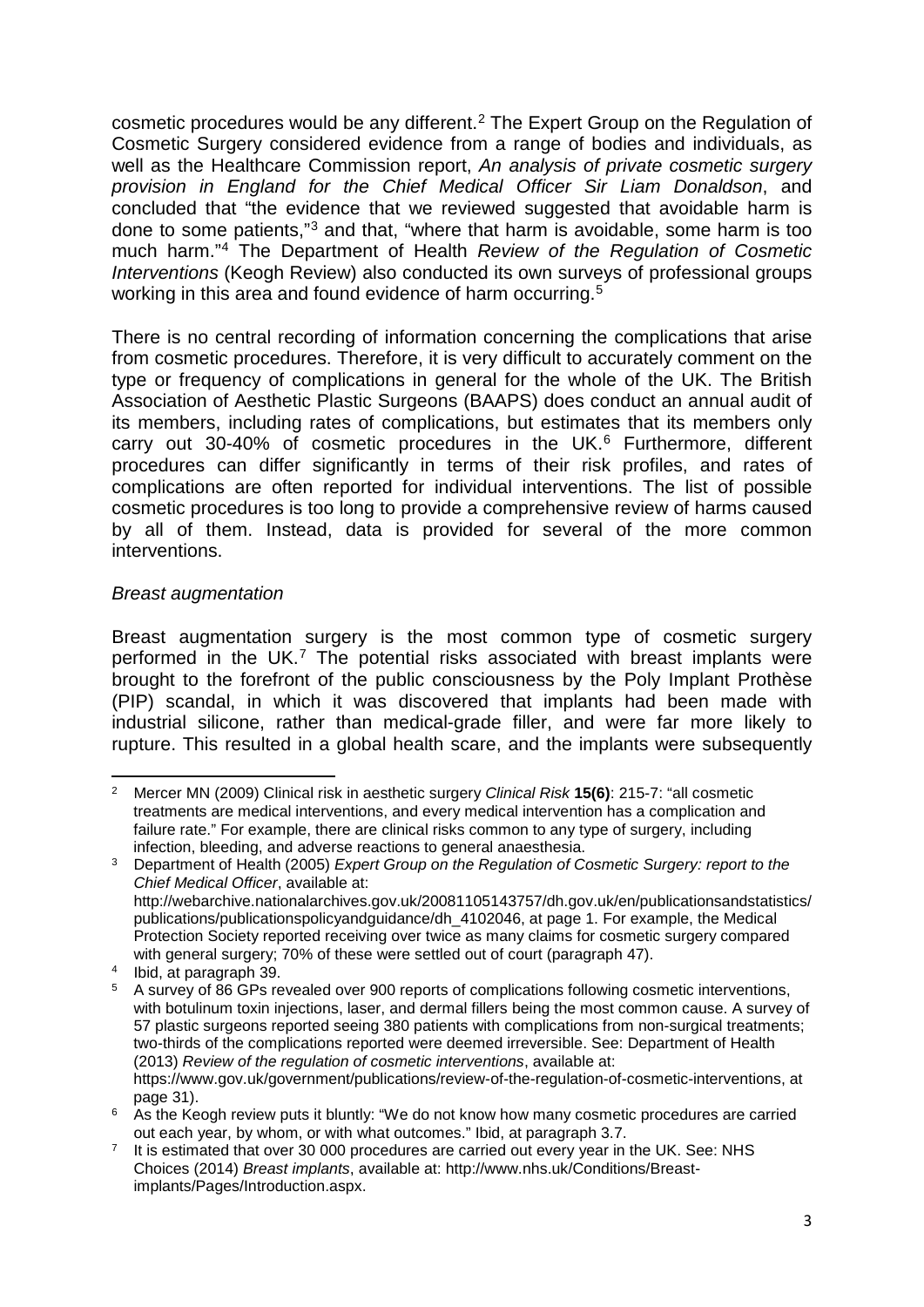banned in the UK in March 2010 by the Medicines and Healthcare Products Regulatory Agency (MHRA).[8](#page-3-0)

Breast augmentation surgery is perhaps the most extensively researched of all cosmetic procedures. A number of complications have been reported in the literature following cosmetic breast surgery, with infection being cited as the leading cause of morbidity with an estimated incidence of 2-2.5%.<sup>9</sup> One of the largest surveys on breast augmentation procedures in the UK was conducted by BAAPS in 2008. This assessed the data from over 26,000 procedures carried out by members between 2002 and 2007, and revealed an average rate of infection and haematoma of 0.53% and 1.2%, respectively, as well as an annual re-operation rate of 2.06%.[10](#page-3-2) A retrospective analysis of 3,002 women who had undergone primary aesthetic breast augmentation carried out by two surgeons in a UK hospital from 1996-2001 found an overall incidence of complications of 4.6%, with 1.6% of patients requiring reoperation.[11](#page-3-3) In Denmark, there is a nationwide breast implant registry, which records data for women who have undergone breast augmentation since 1999 (Danish Registry for Plastic Surgery of the Breast). A study used this registry to identify 5,373 women who had undergone primary cosmetic breast surgery between 1999 and 2007, and found that 16.7% of the women had registered with an adverse event and 4.8% had required re-operation for a complication.<sup>[12](#page-3-4)</sup> Nerve injury, abscess formation and serious complications requiring surgical intervention or hospitalisation have also been reported following fat grafting to the breast for cosmetic purposes.<sup>[13](#page-3-5)</sup>

<span id="page-3-0"></span>**.** <sup>8</sup> For more information on this, see: Department of Health (2012) *Poly Implant Prosthese (PIP) breast implants: final report of the Expert Group*, available at: https://www.gov.uk/government/publications/poly-implant-prothese-pip-breast-implants-final-reportof-the-expert-group; *Department of Health (2012) Poly Implant Prosthese (PIP) silicone breast implants: review of the actions of the Medicines and Healthcare products Regulatory Agency (MHRA) and Department of Health, available at: https://www.gov.uk/government/publications/pipsilicone-breast-implants-review-of-the-actions-of-the-mhra-and-department-of-health.*

<span id="page-3-1"></span>9 Other adverse effects reported after breast augmentation include: haematoma, seroma, wound dehiscence, infection, perforation of the skin, change in sensation, visible skin wrinkles, asymmetry or displacement of the implant, ptosis, swelling of the breast, hypertrophic scar, prolonged pain, implant rupture, capsular contracture, and silicone granuloma. See: Pittet B, Montandon D and Pittet D (2005) Infection in breast implants *The Lancet Infectious Diseases* **5**: 94-106.

<span id="page-3-2"></span><sup>10</sup> The British Association of Aesthetic and Plastic Surgeons (18 September 2008) *Surgeons reveal UK's largest ever breast augmentation survey*, available at: http://baaps.org.uk/about-us/press-

<span id="page-3-3"></span><sup>&</sup>lt;sup>11</sup> Araco A, Gravante G, Araco F et al. (2007) A retrospective analysis of 3,000 primary aesthetic breast augmentations: postoperative complications and associated factors *Aesthetic Plastic Surgery* **31(5)**: 532-9. Complications included haematomas (1.5%), infections (1.1%), breast asymmetries (0.8%), rippling (0.7%), and capsular contractures (0.5%).

<span id="page-3-4"></span><sup>12</sup> Hvilsom GB, Hölmich LR, Henriksen TF *et al.* (2009) Local complications after cosmetic breast augmentation: results from the Danish Registry for Plastic Surgery of the breast *Plastic and Reconstructive Surgery* **124(3)**: 919-25. The most common complications in the short term (<30 days) were haematomas (1.1%) and infections (1.2%), whereas the most common adverse events longer term (within 5 years) were changes in sensation (8.7%) and asymmetry/displacement of the implant (5.2%). Within 5 years, 1.7% of women experienced a severe capsular contracture; displacement/asymmetry and capsular contracture were the most frequent indications for reoperation with removal or exchange of implant.

<span id="page-3-5"></span><sup>&</sup>lt;sup>13</sup> Ducic I, Zakaria HM, Felder JM and Fantus S (2014) Nerve injuries in aesthetic breast surgery: systematic review and treatment options *Aesthetic Surgery Journal* **34(6)**: 841-56; Largo RD, Tchang LA, Mele V *et al.* (2014) Efficacy, safety and complications of autologous fat grafting to healthy breast tissue: a systematic review *Journal of Plastic, Reconstructive & Aesthetic Surgery*  **67(4)**: 437-48; Rosing JH, Wong G, Wong MS *et al.* (2011) Autologous fat grafting for primary breast augmentation: a systematic review *Aesthetic Plastic Surgery* **35(5)**: 882-90.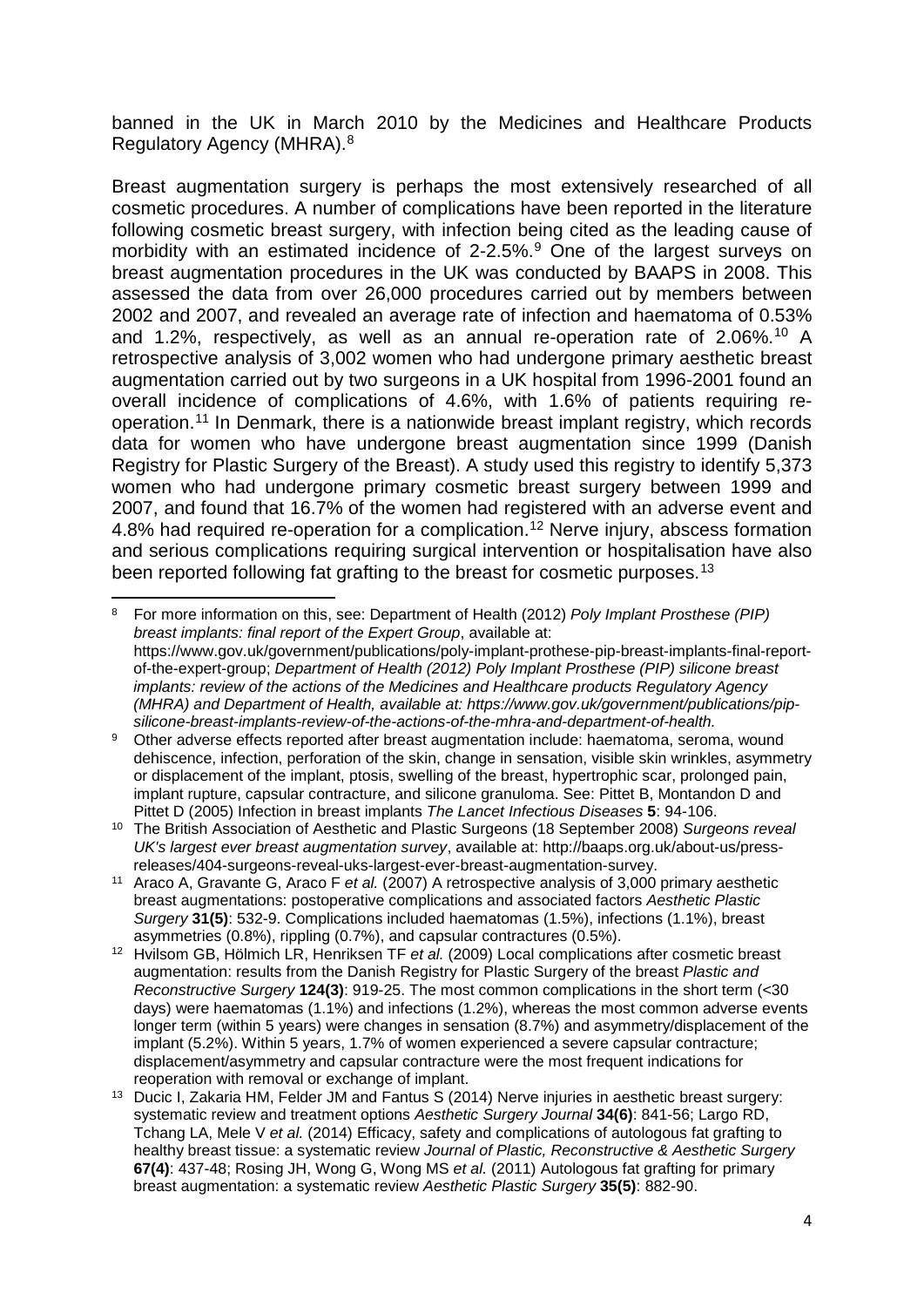Furthermore, although the epidemiological evidence does not suggest an association between breast implants and cancer,<sup>[14](#page-4-0)</sup> there is evidence to suggest that breast augmentation adversely affects women who are later diagnosed with breast cancer in terms of post-diagnosis survival.<sup>[15](#page-4-1)</sup> Women who have undergone breast augmentation have also been found to have a higher incidence of lactation insufficiency.[16](#page-4-2)

#### *Dermal fillers*

Dermal fillers are injections that are used to add volume and to reduce the appearance of wrinkles and creases in the skin. They are commonly used on areas of the face and to increase the volume and definition of the lips. Products have also been developed to enhance the volume and shape of other areas of the body, such as the breast and buttocks. One of the major concerns of the Keogh Review was the distinct lack of adequate regulation in regards to these products and their administration. As a result, it is difficult to accurately gauge their use, although it is thought to be on the increase.<sup>[17](#page-4-3)</sup>

Injectable fillers can be classified as autologous, in which the patient's own tissue is used, or non-autologous, which can be further classified as permanent, semipermanent, or temporary. The risks that are commonly associated with all forms of fillers include infection, bruising, bleeding, and under/over-correction.<sup>[18](#page-4-4)</sup> Nonautologous fillers may also lead to an allergic reaction, granuloma formation, or bio-film formation, whereas autologous transplants carry little risk of these.<sup>[19](#page-4-5)</sup> A serious complication that can occur with dermal filler injections is vascular occlusion (blockage of a blood vessel) from embolization or compression. Several case reports have documented the occurrence of permanent blindness as a result of retinal artery

<span id="page-4-0"></span><sup>1</sup> <sup>14</sup> McLaughlin JK, Lipworth L, Murphy DK and Walker PS (2007) The safety of silicone gel-filled breast implants: a review of the epidemiologic evidence *Annals of Plastic Surgery* **59(5)**: 569-80; Brisson J, Holowaty EJ, Villeneuve PJ *et al.* (2006) Cancer incidence in a cohort of Ontario and Quebec women having bilateral breast augmentation *International Journal of Cancer* **118(11)**: 2854-62.

<span id="page-4-1"></span><sup>15</sup> Lavigne E, Holowaty EJ, Pan SY *et al.* (2013) Breast cancer detection and survival among women with cosmetic breast implants: systematic review and meta-analysis of observational studies *BMJ*  **346**: f2399.

<span id="page-4-2"></span><sup>16</sup> Michalopoulos K (2007) The effects of breast augmentation surgery on future ability to lactate *The Breast Journal* **13(1)**: 62-7.

<span id="page-4-3"></span><sup>17</sup> Department of Health (2013) *Review of the regulation of cosmetic interventions*, available at: https://www.gov.uk/government/publications/review-of-the-regulation-of-cosmetic-interventions, at page 5.

<span id="page-4-4"></span><sup>18</sup> Ibid, Appendix 2; Christensen L, Breiting V, Bjarnsholt T *et al.* (2013) Bacterial infection as a likely cause of adverse reactions to polyacrylamide hydrogel fillers in cosmetic surgery *Clinical Infectious Diseases* **56(10)**: 1438-44.

<span id="page-4-5"></span><sup>&</sup>lt;sup>19</sup> Granuloma formation is an inflammatory response to a foreign body. Bio-film is a chronic, lowgrade bacterial colonisation around the implant. See: Alijotas-Reig J and Garcia-Gimenez V (2008) Delayed immune-mediated adverse effects related to hyaluronic acid and acrylic hydrogel dermal fillers: clinical findings, long-term follow-up and review of the literature *Journal of the European Academy of Dermatology and Venereology* **22(2)**: 150-61; Christensen L, Breiting V, Janssen M, Vuust J and Hogdall E (2005) Adverse reactions to injectable soft tissue permanent fillers *Aesthetic Plastic Surgery* **29(1)**: 34-48; Carlos-Fabuel L, Marzal-Gamarra C, Martí-Álamo S and Mancheño-Franch A (2012) Foreign body granulomatous reactions to cosmetic fillers *Journal of Clinical and Experimental Dentistry* **4(4)**: e244.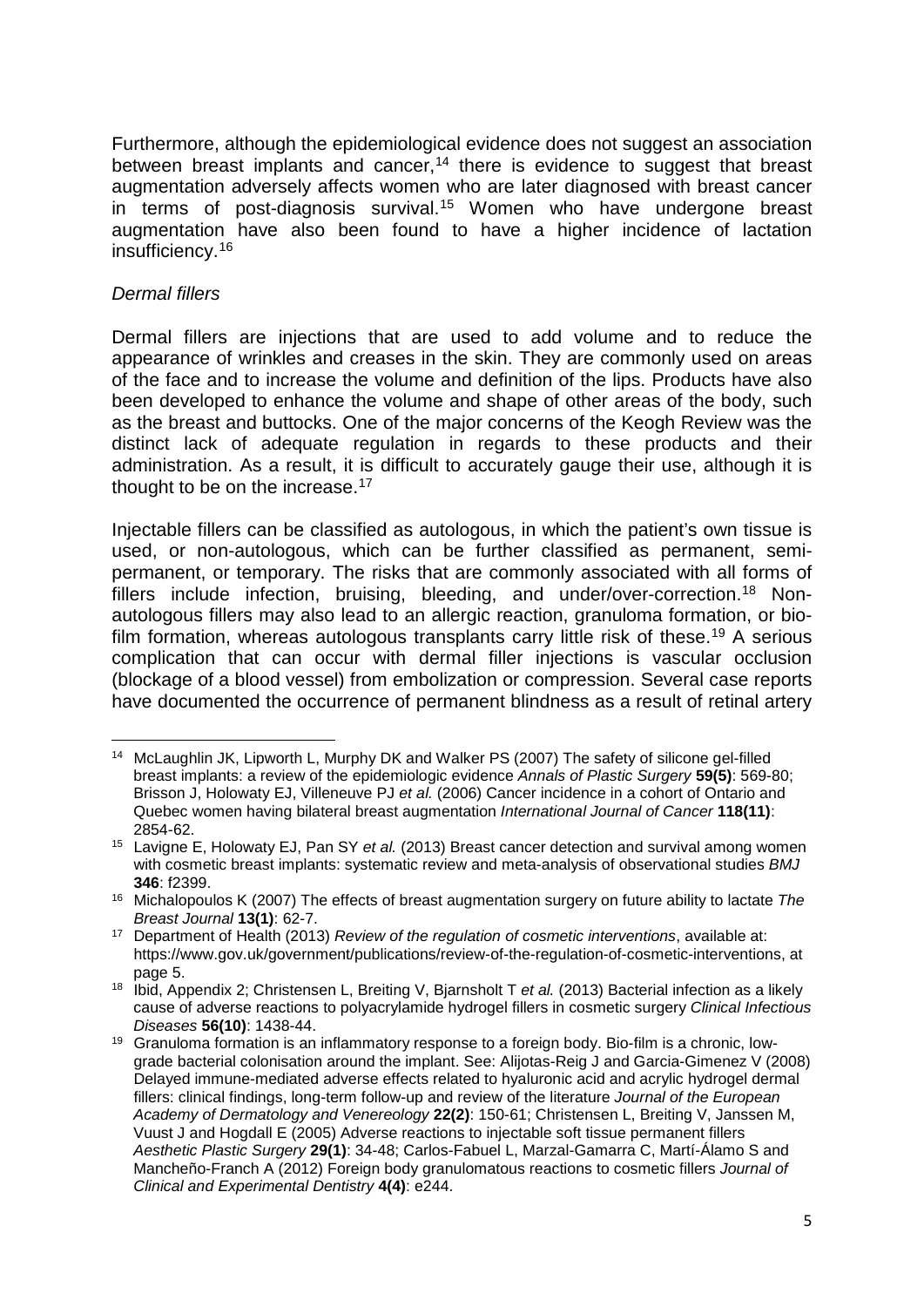occlusion following dermal filler injections to the face.<sup>[20](#page-5-0)</sup> Other serious complications, such as tissue necrosis, pulmonary embolism, respiratory failure, anaphylaxis and death, have also been reported.[21](#page-5-1)

In 2012, BAAPS conducted an internal poll of its members to assess the number of complications seen in the past year from dermal filler injections. This revealed that 69% of members had seen patients presenting with complications following temporary fillers, and 49% had seen complications following semi- or permanent fillers.[22](#page-5-2) Furthermore, 41% of surgeons reported having seen patients who either required corrective surgery or were assessed as being untreatable due to the damage that had been caused. $23$ 

# *Liposuction*

Several studies have investigated the complications that can arise following liposuction. A survey of American cosmetic surgeons in the late 1990s revealed a mortality rate following liposuction as 1 in  $5,000$  procedures.<sup>[24](#page-5-4)</sup> A retrospective analysis of severe or lethal complications related to cosmetic liposuction in Germany found that there were 72 cases of severe complications, including 23 deaths, from 1998 to 2002. Complications included necrotising fasciitis, gas gangrene, sepsis, haemorrhages, perforation of abdominal viscera, and pulmonary embolism.<sup>[25](#page-5-5)</sup> A South Korean study reported the outcomes of liposuction performed on 2, 398

- <span id="page-5-3"></span><sup>23</sup> The British Association of Aesthetic and Plastic Surgeons (24 November 2012) *Two out of three surgeons seeing botched filler ops*, available at: http://baaps.org.uk/about-us/press-releases/1500 two-out-of-three-surgeons-seeing-botched-filler-ops. 45% also reported seeing complications from the use of the filler Macrolane (sometimes referred to as the 'lunchtime boob job'), which had been removed from the market the year before.
- <span id="page-5-4"></span><sup>24</sup> The most common cause was pulmonary embolism (23%). See: Grazer FM and de Jong RH (2000) Fatal outcomes from liposuction: census survey of cosmetic surgeons *Plastic and Reconstructive Surgery* **105(1)**: 436-46. Denise Hendry, wife of footballer Colin Hendry, suffered near-fatal complications, including a cardiac arrest, after her bowel was punctured during liposuction surgery, resulting in septicaemia and multiple organ failure. She later died in 2009 from meningitis, which she contracted whilst in hospital for abdominal surgery to correct the damage that had been caused. See: The Guardian (10 July 2009) *Colin Hendry's wife dies seven years after botched op*, available at: http://www.theguardian.com/uk/2009/jul/10/scotland-football-colinhendry-wife.
- <span id="page-5-5"></span><sup>25</sup> Lehnhardt M, Homann HH, Daigeler A *et al.* (2008) Major and lethal complications of liposuction: a review of 72 cases in Germany between 1998 and 2002 *Plastic and Reconstructive Surgery*  **121(6)**: 396e-403e.

<span id="page-5-0"></span>**<sup>.</sup>** <sup>20</sup> Lazzeri D, Agostini T, Figus M *et al.* (2012) Blindness following cosmetic injections of the face *Plastic and Reconstructive Surgery* **129(4)**: 995-1012; Carruthers JD, Fagien S, Rohrich RJ, Weinkle S and Carruthers A (2014) Blindness caused by cosmetic filler injection: a review of cause and therapy *Plastic and Reconstructive Surgery* **134(6)**: 1197-201.

<span id="page-5-1"></span><sup>21</sup> Ozturk CN, Li Y, Tung R *et al.* (2013) Complications following injection of soft-tissue fillers *Aesthetic Surgery Journal* **33(6)**: 862-77: estimated an incidence of 0.0001% for severe complications following soft-tissue filler injections. See also: Gurvits GE (2006) Silicone pneumonitis after a cosmetic augmentation procedure *New England Journal of Medicine* **354(2)**: 211-2; Clark RF, Cantrell FL, Pacal A, Chen W and Betten DP (2008) Subcutaneous silicone injection leading to multi-system organ failure *Clinical Toxicology* **46(9)**: 834-7; Restrepo CS, Artunduaga M, Carrillo JA *et al.* (2009) Silicone pulmonary embolism: report of 10 cases and review of the literature *Journal of Computer Assisted Tomography* **33**: 233-7.

<span id="page-5-2"></span><sup>&</sup>lt;sup>22</sup> In regards to temporary fillers, 57% of members had seen 1-3 patients with complications, and 12% had seen 4-6 patients. For semi- or permanent fillers, 41% had seen 1-3 patients with complications, and 8% had seen 4-9 (one surgeon had seen more than 15 patients with complications from these type of fillers).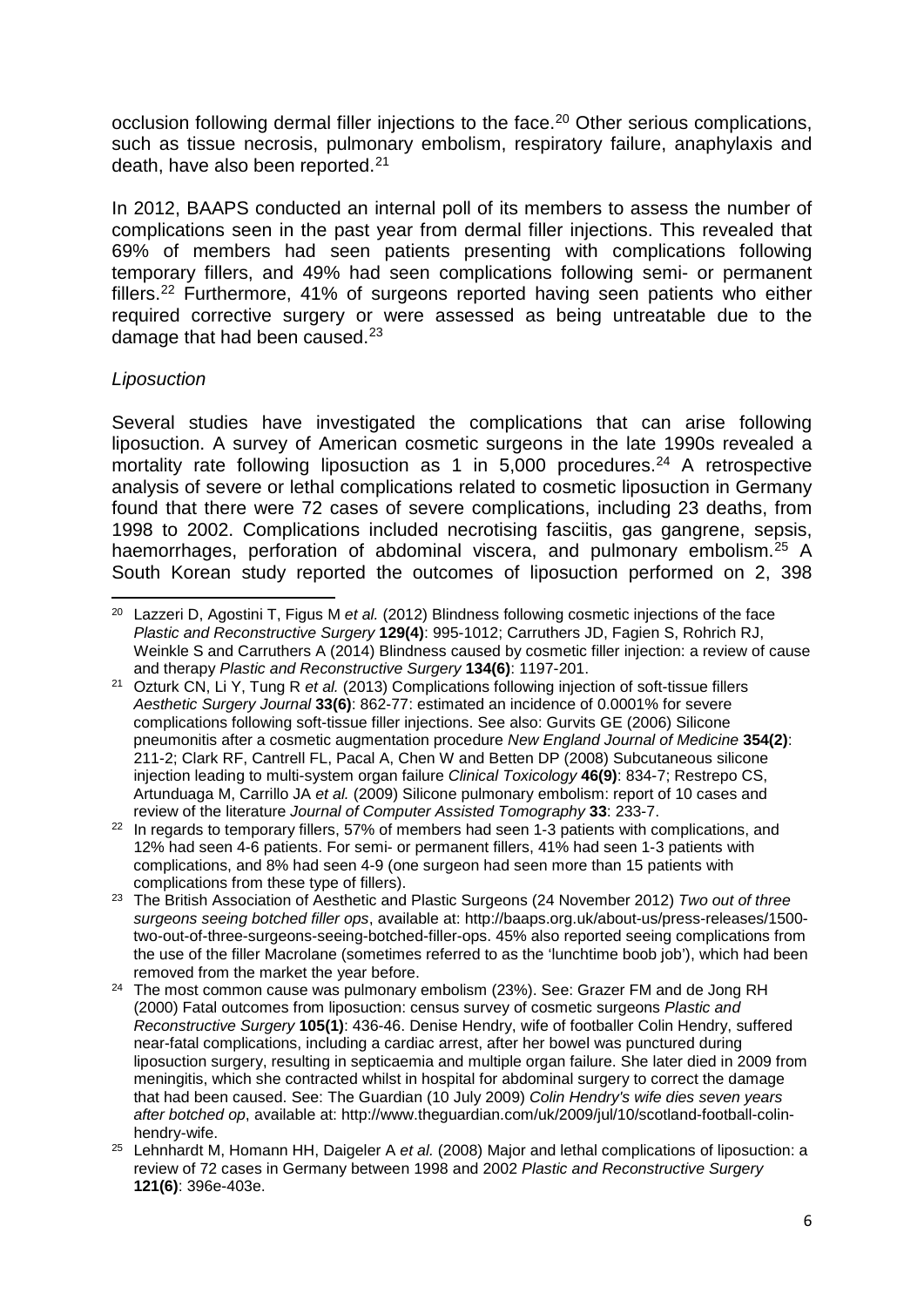patients by the authors from March 1995 to December 2008. They found an overall complication rate of 8.6%, including four cases of skin necroses and two cases of infection. The most common complication was contour irregularity (depressions, lumps or ripples in the treated area).[26](#page-6-0) A case series report of 600 liposuction procedures performed by an Indian surgical unit revealed a number of complications, including oedema, infection, over- and under-correction, asymmetry, skin necrosis, and blood loss requiring transfusion.<sup>[27](#page-6-1)</sup> There have also been case reports of necrotising fasciitis, colonic injury, and small intestinal perforation following liposuction.<sup>[28](#page-6-2)</sup>

#### *Abdominoplasty*

An abdominoplasty, commonly referred to as a 'tummy tuck', is a procedure that alters the shape of the abdomen by removing body fat and excess skin. A study that analysed the case notes of 278 patients who underwent abdominoplasty carried out by four surgeons in a London plastic surgery unit found that 18% suffered from early complications, 25% experienced late complications, and 24% required revision surgery.<sup>[29](#page-6-3)</sup> Abdominoplasty has also been associated with permanent nerve injury<sup>[30](#page-6-4)</sup> and venous thromboembolism.[31](#page-6-5)

# *Female genital cosmetic surgery*

Female genital cosmetic surgery describes a range of interventions that seek to alter the appearance or function of the female genitalia for aesthetic reasons. For example, a labiaplasty is a surgical procedure to reduce the size of the labia minora, which is increasingly being sought by some women.<sup>[32](#page-6-6)</sup> These procedures are viewed

<span id="page-6-0"></span>**<sup>.</sup>**  $26$  Kim YH, Cha SM, Naidu S and Hwang WJ (2011) Analysis of postoperative complications for superficial liposuction: a review of 2398 cases *Plastic and Reconstructive Surgery* **127(2)**: 863-71.

<span id="page-6-1"></span><sup>27</sup> Dixit VV and Wagh MS (2013) Unfavourable outcomes of liposuction and their management *Indian Journal of Plastic Surgery* **46(2)**: 377.

<span id="page-6-2"></span><sup>28</sup> For necrotising fasciitis, see: Park S-Y, Jeong W-K, Kim M-J *et al.* (2010) Necrotising fasciitis in both calves caused by Aeromonas caviae following aesthetic liposuction *Journal of Plastic, Reconstructive & Aesthetic Surgery* **63(9)**: e695-e8; Sharma D, Dalencourt G, Bitterly T and Benotti PN (2006) Small intestinal perforation and necrotizing fasciitis after abdominal liposuction *Aesthetic Plastic Surgery* **30(6)**: 712-6. For colonic injury, see: Raman SR, Pokala N, Cosgrove J and Jamil Z (2010) Colocutaneous fistula after suction lipoplasty: case report and literature review *Annals of Plastic Surgery* **64(4)**: 503-5. For intestinal perforation, see: Mallappa M, Rangaswamy M and Badiuddin MF (2007) Small intestinal perforation and peritonitis after liposuction *Aesthetic Plastic Surgery* **31(5)**: 589-92.

<span id="page-6-3"></span><sup>29</sup> Stewart K, Stewart D, Coghlan B *et al.* (2006) Complications of 278 consecutive abdominoplasties *Journal of Plastic, Reconstructive & Aesthetic Surgery* **59(11)**: 1152-5. Early complications included seroma (5%), haematoma (3%), infection (3%), skin or fat necrosis (2.5%), delayed healing (2%), pulmonary embolus (0.3%), and pancreatitis (0.3%). Late complications included 'dog ears' (12%), unsatisfactory scars (8%), and altered thigh sensation (0.3%). 3% of patients had more than one early complication and 6% had more than one late complication.

<span id="page-6-4"></span><sup>&</sup>lt;sup>30</sup> Ducic I, Zakaria HM, Felder JM and Arnspiger S (2014) Abdominoplasty-related nerve injuries: systematic review and treatment options *Aesthetic Surgery Journal* **34(2)**: 284-97. 1.94% of patients suffered a specific nerve injury, with 1.02% sustaining a permanent injury.

<span id="page-6-5"></span><sup>&</sup>lt;sup>31</sup> Hatef DA, Trussler AP and Kenkel JM (2010) Procedural risk for venous thromboembolism in abdominal contouring surgery: a systematic review of the literature *Plastic and Reconstructive Surgery* **125(1)**: 352-62.

<span id="page-6-6"></span><sup>&</sup>lt;sup>32</sup> Despite the fact that most labiaplasties are provided privately, the number performed by the NHS has increased five-fold over the past 10 years; 2,000 operations were carried out in 2010. See: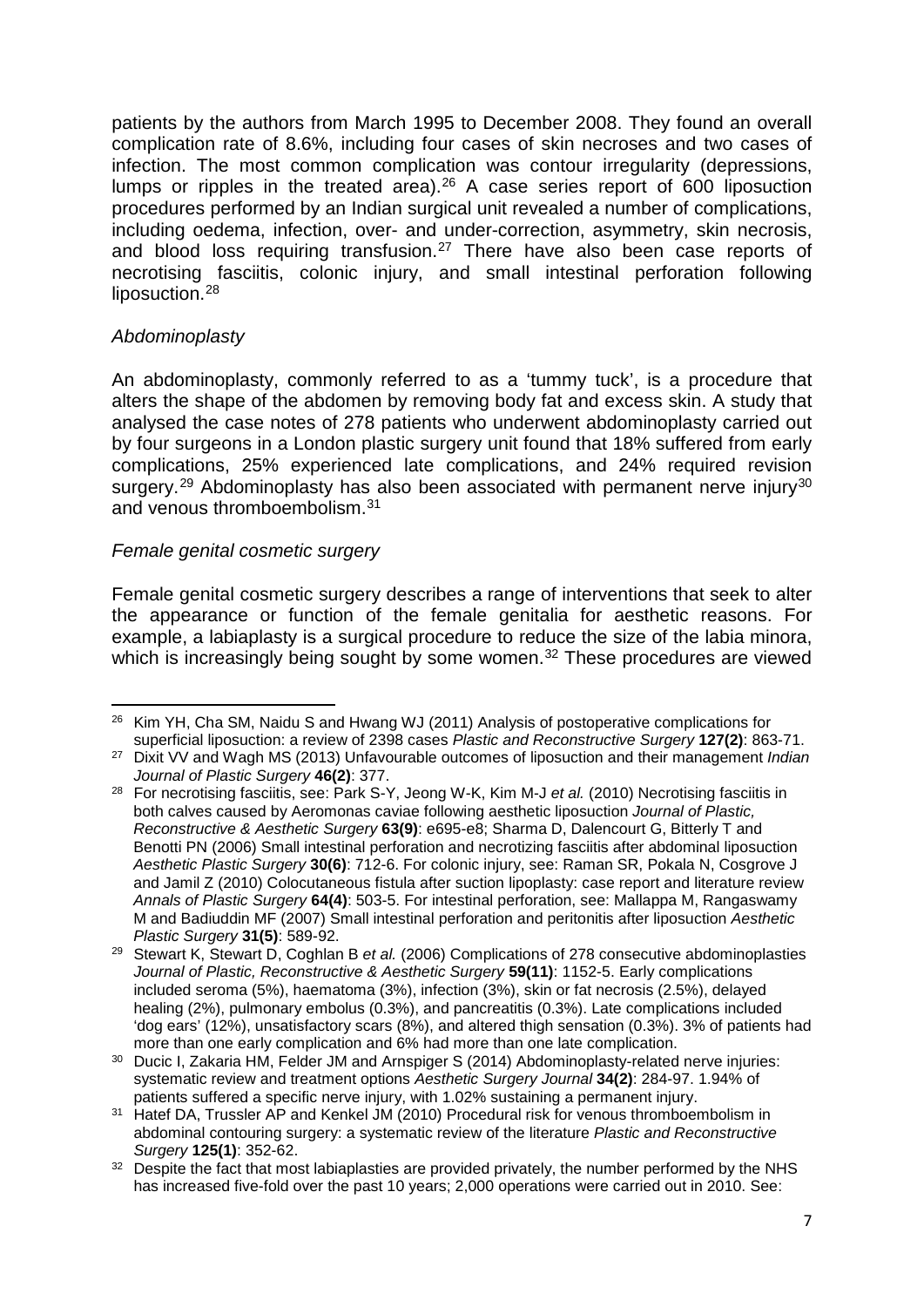as controversial by some due to the perceived associations with female genital mutilation, a practice which is illegal in the UK under the Female Genital Mutilation Act 2003. A number of complications have been reported following labiaplasty<sup>[33](#page-7-0)</sup> and 'vaginal tightening',<sup>[34](#page-7-1)</sup> such as wound dehiscence, post-operative pain, infection and dyspareunia. A case of pulmonary embolism has also been reported following G-spot amplification ('G-Shot'). [35](#page-7-2)

#### *Other*

**.** 

Blepharoplasty (surgery to aesthetically modify the eyelids) has been associated with a number of complications including orbital haematoma, chemosis, blepharitis, and minor surgical revisions.<sup>[36](#page-7-3)</sup> Complications of cervicofacial rhytidectomy ('facelift' surgery) include haematoma, skin necrosis, and wound dehiscence.<sup>[37](#page-7-4)</sup> Cosmetic iris implantation can result in a number of sight-threatening complications, including corneal decompensation, intraocular pressure elevation, uveitis, hyphema, and permanent visual loss.[38](#page-7-5) Negative pressure pulmonary oedema has been reported in two young patients following rhinoplasty ('nose job') and suction-assisted lipoplasty of the thighs and buttocks.<sup>[39](#page-7-6)</sup>

# **Psychological harms to the individual**

NHS Choices (2014) *Labiaplasty*, available at:

http://www.nhs.uk/conditions/labiaplasty/Pages/Introduction.aspx.

<span id="page-7-0"></span><sup>&</sup>lt;sup>33</sup> Likes WM, Sideri M, Haefner H, Cunningham P and Albani F (2008) Aesthetic practice of labial reduction *Journal of Lower Genital Tract Disease* **12(3)**: 210-6. The authors found wound dehiscence to be the most common complication with a rate of 5.4-13.3% of cases. Other reported complications included necrosis, infection and haematoma. See also: Iglesia CB, Yurteri-Kaplan L and Alinsod R (2013) Female genital cosmetic surgery: a review of techniques and outcomes *International Urogynecology Journal* **24(12)**: 1997-2009. The review found that complications occur in 2.65-6% of labiaplasties, including infection, haematoma, asymmetry, poor wound healing, wound dehiscence, over-resection, urinary retention, skin retraction, pain, and dyspareunia.

<span id="page-7-1"></span> $34$  A study revealed that 16.6% of women had complications following vaginal tightening, including poor wound healing, dyspareunia, bleeding, pain, over-tightening, and bowel or bladder injury with resultant fistula formation, see: Goodman MP, Placik OJ, Benson III RH *et al.* (2010) A large multicenter outcome study of female genital plastic surgery *The Journal of Sexual Medicine* **7**: 1565-77.

<span id="page-7-2"></span><sup>&</sup>lt;sup>35</sup> G-spot amplification is a procedure that involves a dermal filler injection to increase the size of the G-spot in order to enhance sexual pleasure. See: Iglesia CB, Yurteri-Kaplan L and Alinsod R (2013) Female genital cosmetic surgery: a review of techniques and outcomes *International Urogynecology Journal* **24(12)**: 1997-2009.

<span id="page-7-3"></span><sup>&</sup>lt;sup>36</sup> Codner MA, Wolfli JN and Anzarut A (2008) Primary transcutaneous lower blepharoplasty with routine lateral canthal support: a comprehensive 10-year review *Plastic and Reconstructive Surgery* **121(1)**: 241-50.

<span id="page-7-4"></span><sup>&</sup>lt;sup>37</sup> Griffin JE and Jo C (2007) Complications after superficial plane cervicofacial rhytidectomy: a retrospective analysis of 178 consecutive facelifts and review of the literature *Journal of Oral and Maxillofacial Surgery* **65(11)**: 2227-34.

<span id="page-7-5"></span><sup>38</sup> Sikder S, Davis SW, Holz H and Moshirfar M (2011) Complications of NewColorIris implantation in phakic eyes: a review *Clinical Ophthalmology* **5**: 435; Anderson JE, Grippo TM, Sbeity Z and Ritch R (2010) Serious complications of cosmetic NewColorIris implantation *Acta Ophthalmologica*  **88(6)**: 700-4; George MK, Tsai JC and Loewen NA (2011) Bilateral irreversible severe vision loss from cosmetic iris implants *American Journal of Ophthalmology* **151(5)**: 872-5. e1.

<span id="page-7-6"></span><sup>&</sup>lt;sup>39</sup> Dieu T and Upjohn E (2003) Negative pressure pulmonary edema in healthy cosmetic surgery patients *Aesthetic Surgery Journal* **23(4)**: 270-3.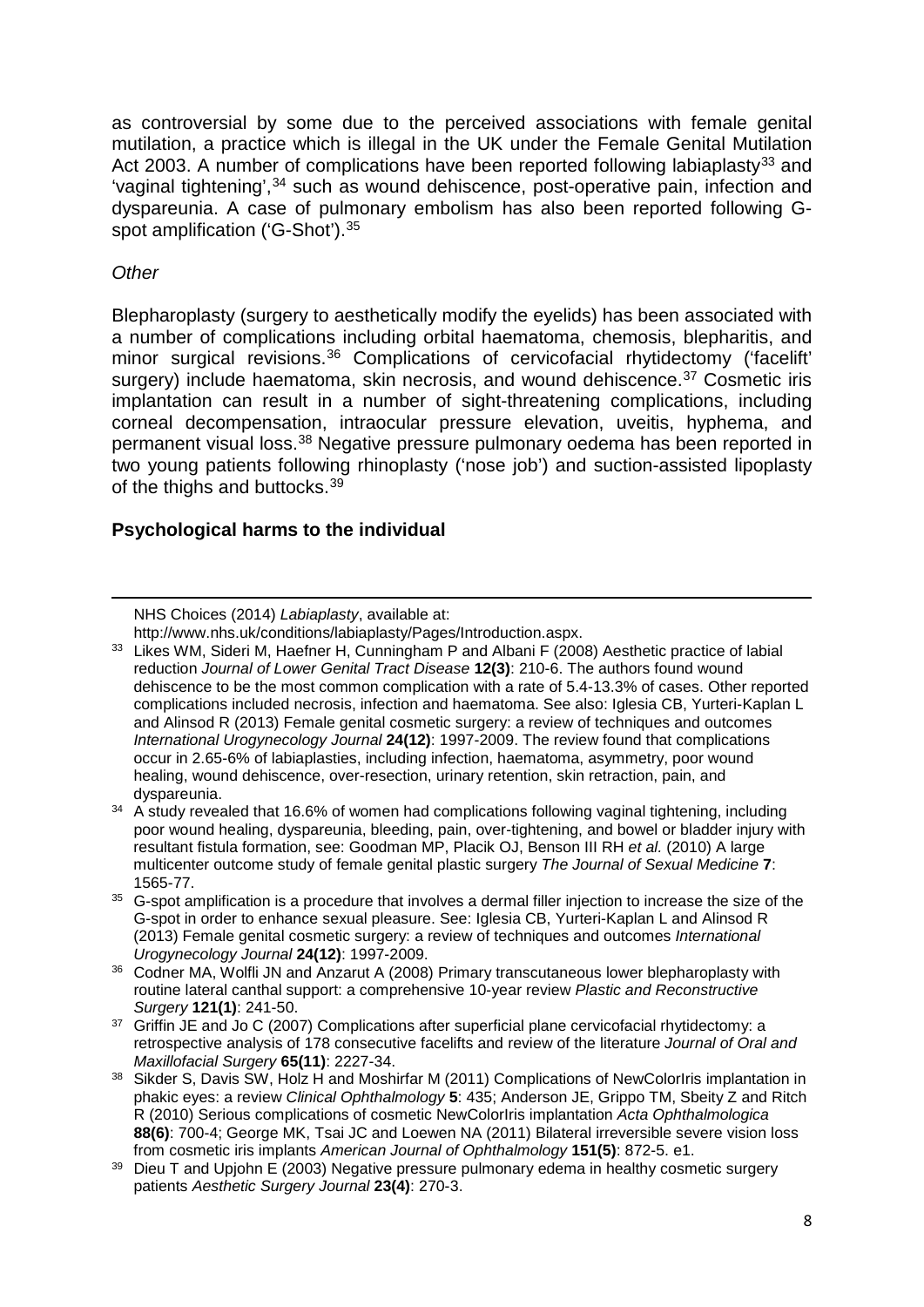This review attempted to examine the evidence for psychological harms caused to the individual by undergoing a cosmetic procedure. This could include dissatisfaction or distress following an aesthetically unsuccessful result (or even an outcome that might otherwise be objectively thought of as successful), feelings of regret, or the impact on a range of psychological factors, such as body image or self-esteem.

# *Psychological benefit*

Much of the literature reviewed suggested that cosmetic procedures can have a positive effect on psychological wellbeing.[40](#page-8-0) Breast augmentation has been shown to improve quality of life reported by patients, as well as improved sexuality, satisfaction with body image, and personal well-being.<sup>[41](#page-8-1)</sup> Similarly, surgical and minimally invasive facial cosmetic procedures have also been associated with modest improvements in quality of life, self-esteem, and body image.<sup>[42](#page-8-2)</sup> A large multicentre outcome study of female genital plastic surgery showed that 91.6% of patients were satisfied with the results of their surgery including significant subjective enhancement in sexual functioning for both women and their partners.<sup>[43](#page-8-3)</sup> A number of studies have examined psychosocial outcomes following botulinum toxin treatment and suggest that these cosmetic procedures can have a positive impact.<sup>[44](#page-8-4)</sup> Most patients appear to gain improvements in body image following cosmetic surgery, which are well

<span id="page-8-0"></span> $\overline{a}$ <sup>40</sup> For example, see: McCarthy CM, Cano SJ, Klassen AF *et al.* (2012) The magnitude of effect of cosmetic breast augmentation on patient satisfaction and health-related quality of life *Plastic and Reconstructive Surgery* **130(1)**: 218-23. Also, see: Rankin M, Borah GL, Perry AW and Wey PD (1998) Quality-of-life outcomes after cosmetic surgery *Plastic and Reconstructive Surgery* **102(6)**: 2139-45.

<span id="page-8-1"></span><sup>41</sup> Papadopulos N, Totis A, Kiriakidis D *et al.* (2014) Quality of life, personality changes, self esteem, and emotional stability after breast augmentation *European Journal of Plastic Surgery* **37(9)**: 479- 88.

<span id="page-8-2"></span><sup>42</sup> Imadojemu S, Sarwer DB, Percec I *et al.* (2013) Influence of surgical and minimally invasive facial cosmetic procedures on psychosocial outcomes: a systematic review *JAMA Dermatology* **149(11)**: 1325-33. Although the authors acknowledged that the quality of the evidence available was limited.

<span id="page-8-3"></span><sup>43</sup> Goodman MP, Placik OJ, Benson III RH *et al.* (2010) A large multicenter outcome study of female genital plastic surgery *The Journal of Sexual Medicine* **7**: 1565-77. This is further supported by a review of the existing literature which found an overall patient satisfaction rate of 90-95% and sexual satisfaction of 80-85% in patients who had undergone vulvovaginal aesthetic surgery. See: Goodman MP (2011) Female genital cosmetic and plastic surgery: a review *The Journal of Sexual Medicine* **8(6)**: 1813-25.

<span id="page-8-4"></span><sup>44</sup> Dayan SH, Arkins JP, Patel AB and Gal TJ (2010) A double-blind, randomized, placebo-controlled health-outcomes survey of the effect of botulinum toxin type A injections on quality of life and selfesteem *Dermatologic Surgery* **36(s4)**: 2088-97; Sommer B, Zschocke I, Bergfeld D, Sattler G and Augustin M (2003) Satisfaction of patients after treatment with botulinum toxin for dynamic facial lines *Dermatologic Surgery* **29(5)**: 456-60; Fried RG, Werschler WP and Floirendo T (2009) The botulinum toxin experience: results of a patient self-report questionnaire *The Journal of Clinical and Aesthetic Dermatology* **2(11)**: 37; de Aquino MS, Haddad A and Ferreira LM (2013) Assessment of quality of life in patients who underwent minimally invasive cosmetic procedures *Aesthetic Plastic Surgery* **37(3)**: 497-503.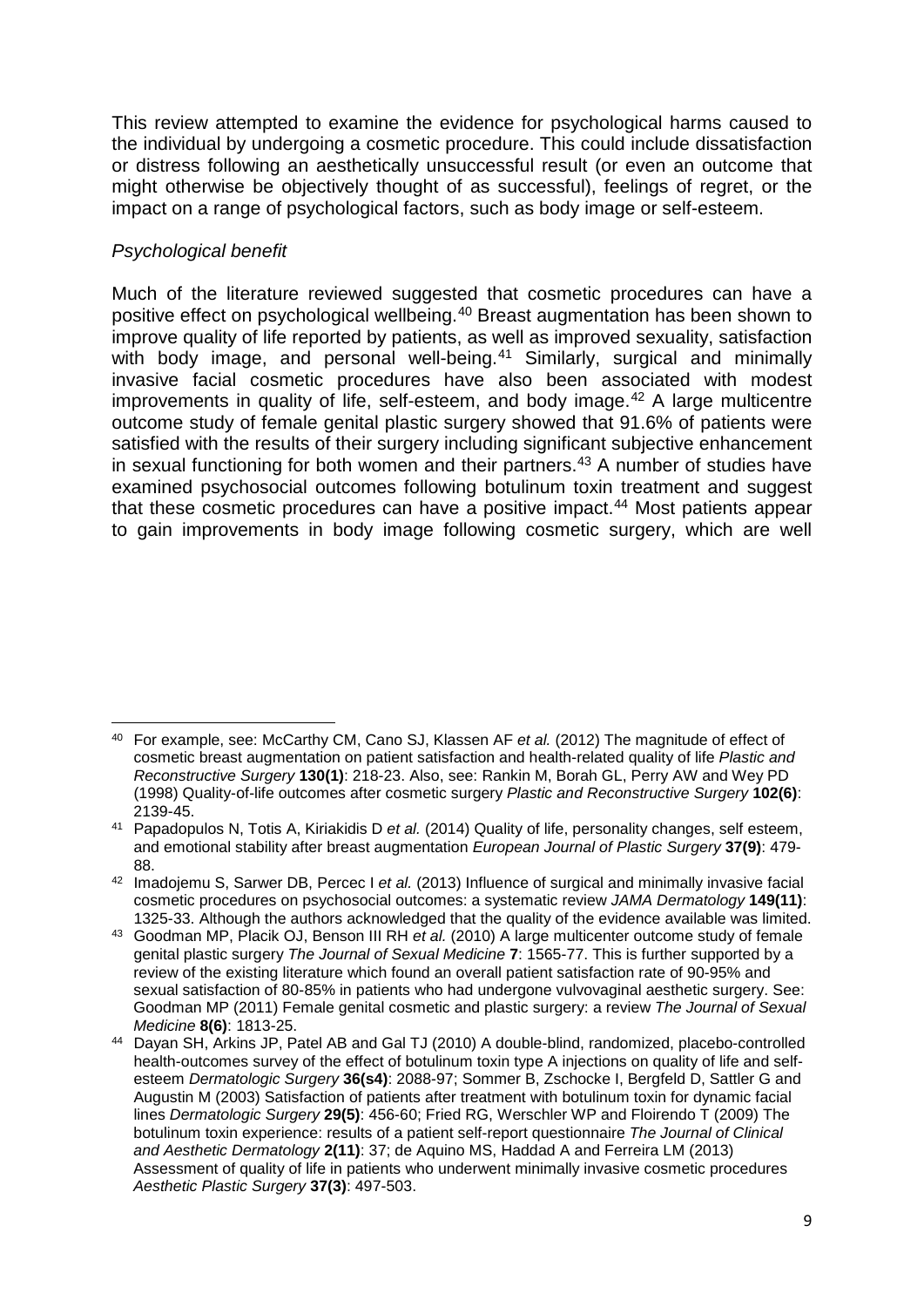maintained over time.[45](#page-9-0) Cosmetic surgery has also been shown to alleviate psychological distress.[46](#page-9-1)

Despite the number of studies purporting to show the positive effect of cosmetic procedures on psychological well-being, there are a number of reasons to treat this evidence with caution. First, some of the evidence is of very limited methodological quality, including small sample sizes, poor study design, insufficient reporting of data, and failure to use standardised measures and control groups. Also, data was often collected from a single clinic, reducing the generalizability of the results and increasing the risk of bias.<sup>[47](#page-9-2)</sup> For example, Alter conducted a study on patients that had undergone labial reductions, and concluded that the technique used "is a safe, effective procedure with few complications and high patient satisfaction."[48](#page-9-3) However, post-operative examinations 2 weeks after surgery were only performed on 123 of a total of 407 patients (of these, 12 underwent reoperation), and only 166 responded to the questionnaire, 30% and 41% respectively.<sup>[49](#page-9-4)</sup> There appears to be no consideration that those who didn't respond might have very contrasting experiences of the operation; in fact, whether someone had a positive or negative experience may very well have influenced their decision to respond or not.

Concerns have also been raised that these reports do not adequately take into account the influence of the researchers' expectations on participants' responses, and that the results could be explained by cognitive dissonance – considering the large sums of money that are often involved, patients might have a tendency to overstate their satisfaction with the results.<sup>[50](#page-9-5)</sup> It has also been suggested that cosmetic patients may have unique difficulties in coping with post-operative psychological problems, and will seek further surgery rather than presenting to their

<span id="page-9-0"></span>**<sup>.</sup>** <sup>45</sup> Sarwer DB, Gibbons LM, Magee L *et al.* (2005) A prospective, multi-site investigation of patient satisfaction and psychosocial status following cosmetic surgery *Aesthetic Surgery Journal* **25(3)**: 263-9; Sarwer DB, Infield AL, Baker JL *et al.* (2008) Two-year results of a prospective, multi-site investigation of patient satisfaction and psychosocial status following cosmetic surgery *Aesthetic Surgery Journal* **28(3)**: 245-50.

<span id="page-9-1"></span><sup>46</sup> Shridharani SM, Magarakis M, Manson PN and Rodriguez ED (2010) Psychology of plastic and reconstructive surgery: a systematic clinical review *Plastic and Reconstructive Surgery* **126(6)**: 2243-51.

<span id="page-9-2"></span><sup>&</sup>lt;sup>47</sup> Paraskeva N (2014) Exploring the psychosocial impact of undergoing botulinum toxin treatment *Journal of Aesthetic Nursing* **3(1)**: 34-6. See also: Brunton G, Paraskeva N, Caird J *et al.* (2014) Psychosocial predictors, assessment, and outcomes of cosmetic procedures: a systematic rapid evidence assessment *Aesthetic Plastic Surgery* **38(5)**: 1030-40, at page 1035: "The confidence placed in these findings must be tempered by the quality of the underlying evidence. Authors of each of the located reviews that evaluated cosmetic procedures noted the low quality of the included primary studies, and our review team noted methodological limitations of either the included primary studies or the reviews from which they originated. These limitations included, e.g., retrospective study design; lack of a control or comparison group; and poor reporting of sample, sampling, and data collection methods, particularly data collection tools."

<span id="page-9-3"></span><sup>48</sup> Alter GJ (2008) Aesthetic labia minora and clitoral hood reduction using extended central wedge resection *Plastic and Reconstructive Surgery* **122(6)**: 1780-9.

<span id="page-9-4"></span><sup>&</sup>lt;sup>49</sup> Of the 166 who responded to the questionnaire, most were pleased with the results, 93% saw an improvement in self-esteem, 71% an improvement in their sex life, and 98% would undergo the surgery again.

<span id="page-9-5"></span><sup>50</sup> Liao LM, Michala L and Creighton S (2010) Labial surgery for well women: a review of the literature *BJOG: An International Journal of Obstetrics & Gynaecology* **117(1)**: 20-5, at page 22: "However carefully obtained, consumer satisfaction should not be confused with clinical effectiveness."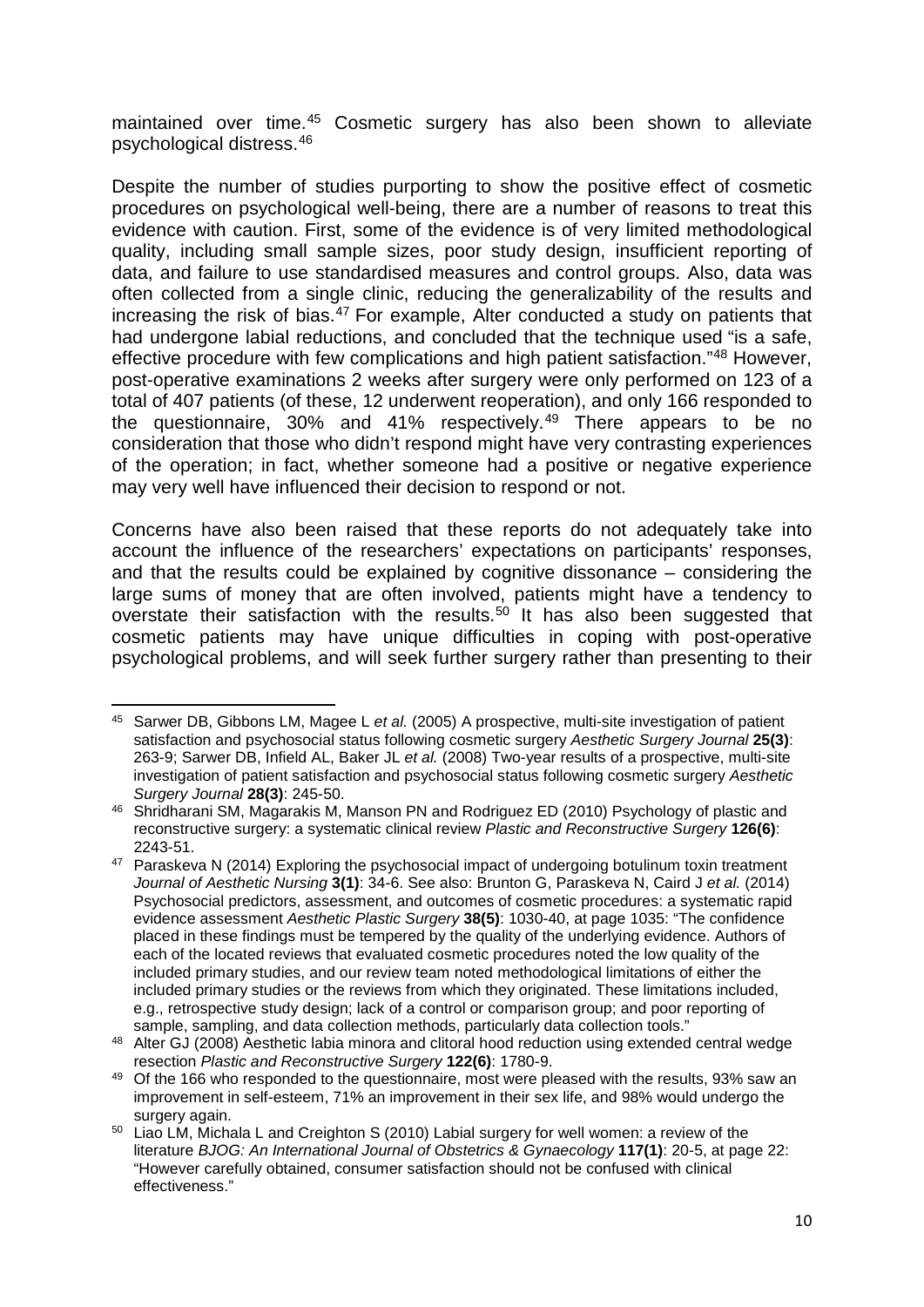GP or accessing mental health services.<sup>[51](#page-10-0)</sup> There is evidence that a significant proportion of people undergoing cosmetic procedures are 'repeat patients', and accounts in the literature of addiction to cosmetic surgery.[52](#page-10-1)

# *Psychological harm*

1

There is evidence to suggest that cosmetic procedures do cause psychological harm. A survey of reported patient outcomes by 312 plastic surgical nurses revealed that perceived patient psychological complications were higher than physical complications, with peri-operative anxiety and mild depression being most prevalent. Less frequent complications included patient disappointment and severe depression. The survey also showed that there was some relationship between physical complications and subsequent psychological complaints, and vice versa.<sup>[53](#page-10-2)</sup> Social forums for people who have undergone cosmetic procedures also provide anecdotal evidence of the psychological damage and distress that can occur following these interventions.[54](#page-10-3)

Perhaps the most striking observation in this area is the association between breast augmentation and an increased risk of suicide. Across seven epidemiological studies, the suicide rate of women who had undergone cosmetic breast surgery was approximately two to three times the rate of the general population.<sup>[55](#page-10-4)</sup> The rate of suicide also appears to increase for women who have had implants for longer and

<span id="page-10-0"></span><sup>51</sup> Bradbury E (2009) Clinical risk in cosmetic surgery *Clinical Risk* **15(6)**: 227-31, at page 227.

<span id="page-10-1"></span><sup>&</sup>lt;sup>52</sup> For example, see: Suissa AJ (2008) Addiction to cosmetic surgery: representations and medicalization of the body *International Journal of Mental Health and Addiction* **6(4)**: 619-30. In 2013, 50% of people who underwent cosmetic procedures in America were repeat patients, and 44% had more than one procedure at the same time. See: American Society of Plastic Surgeons (2013) *2013 Plastic Surgery Statistics Report*, available at:

http://www.plasticsurgery.org/news/plastic-surgery-statistics/2013.html. <sup>53</sup> Rankin M and Borah G (2006) National plastic surgical nursing survey *Plastic Surgical Nursing* 

<span id="page-10-2"></span>**<sup>26(4)</sup>**: 178-83.

<span id="page-10-3"></span><sup>54</sup> For example, see: SteadyHealth.com (2015) *Forum discussion: labiaplasty nightmare*, available at: http://www.steadyhealth.com/Labiaplasty\_Nightmare\_t112049.html.

<span id="page-10-4"></span><sup>&</sup>lt;sup>55</sup> This relationship has been demonstrated in a number of different populations: American women (see: Brinton LA, Lubin JH, Burich MC, Colton T and Hoover RN (2001) Mortality among augmentation mammoplasty patients *Epidemiology* **12(3)**: 321-6; Brinton LA, Lubin JH, Murray MC, Colton T and Hoover RN (2006) Mortality rates among augmentation mammoplasty patients: an update *Epidemiology* **17(2)**: 162-9); Swedish women (see: Koot V, Peeters P, Granath F, Grobbee D and Nyrén O (2003) Total and cause specific mortality among Swedish women with cosmetic breast implants: prospective study *BMJ* **326(7388)**: 527-8; Lipworth L, Nyren O, Ye W *et al.* (2007) Excess mortality from suicide and other external causes of death among women with cosmetic breast implants *Annals of Plastic Surgery* **59(2)**: 119-23); Finnish women (see: Pukkala E, Kulmala I, Hovi S-L *et al.* (2003) Causes of death among Finnish women with cosmetic breast implants, 1971–2001 *Annals of Plastic Surgery* **51(4)**: 339-42); Danish women (Jacobsen PH, Hölmich LR, McLaughlin JK *et al.* (2004) Mortality and suicide among Danish women with cosmetic breast implants *Archives of Internal Medicine* **164(22)**: 2450-5); and Canadian women (Villeneuve PJ, Holowaty EJ, Brisson J *et al.* (2006) Mortality among Canadian women with cosmetic breast implants *American Journal of Epidemiology* **164(4)**: 334-41). For a discussion of these results, see: Sarwer D, Brown G and Evans D (2007) Cosmetic breast augmentation and suicide *The American Journal of Psychiatry* **164(7)**: 1006-13; Sarwer DB (2007) The psychological aspects of cosmetic breast augmentation *Plastic and Reconstructive Surgery* **120(7)**: 110S-7S; Crerand CE, Infield AL and Sarwer DB (2007) Psychological considerations in cosmetic breast augmentation *Plastic Surgical Nursing* **27(3)**: 146-54.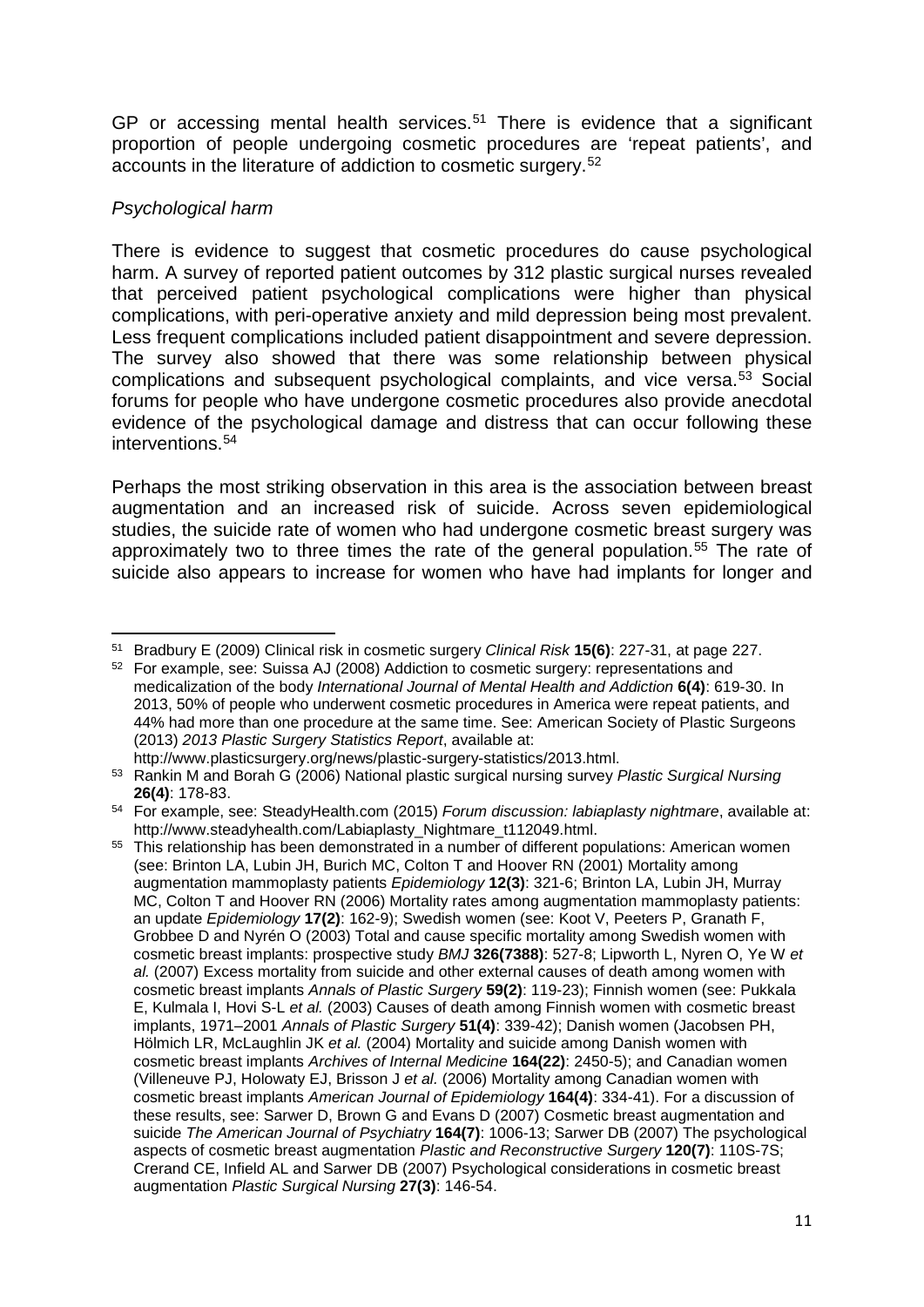for those who were aged 40 or older when they underwent surgery.<sup>[56](#page-11-0)</sup> It is difficult to clearly elucidate the mechanics of this relationship. Several explanations have been proposed, including distress caused by unmet or unrealistic pre-operative expectations, or post-operative complications. However, it has been suggested that the best explanation may be that women who undergo breast augmentation have a higher rate of pre-existing psychopathology.<sup>[57](#page-11-1)</sup> There have been several studies that have examined the characteristics of women seeking breast augmentation. These have found that they are more likely to have had more sexual partners; younger age at first pregnancy; more terminations; higher rates of alcohol and tobacco use; more likely to have been admitted to a psychiatric hospital; higher rates of divorce; and below average body weights.<sup>[58](#page-11-2)</sup> These findings suggest that there may be a "predisposition to suicidal behaviour in some women seeking augmentation which is activated by disturbed mood state and body identity crisis following augmentation. Within this context, surgery that changes the shape of secondary sexual characteristics can have a significant psychological impact on a vulnerable woman."[59](#page-11-3)

Overall, the evidence regarding psychological harms caused by cosmetic procedures is far from clear. Some studies have reported long-term positive effects on appearance satisfaction following cosmetic surgery.<sup>[60](#page-11-4)</sup> However, a review of the literature by Cook et al found little evidence for enduring improvements in mental health, self-esteem, or body image, although the authors acknowledged that the negative conclusions reflect the methodological limitations of the published research, rather than negative evidence. $61$  In general, although measures of self-esteem, satisfaction, and quality of life appear to improve following cosmetic procedures, the picture portrayed by measures of anxiety and depression, body image, psychological disturbance, emotional disorder, and mental health state is less clear.<sup>[62](#page-11-6)</sup>

<span id="page-11-0"></span>**<sup>.</sup>** <sup>56</sup> Sarwer DB (2007) The psychological aspects of cosmetic breast augmentation *Plastic and Reconstructive Surgery* **120(7)**: 110S-7S.

<span id="page-11-1"></span><sup>&</sup>lt;sup>57</sup> Crerand CE, Infield AL and Sarwer DB (2007) Psychological considerations in cosmetic breast augmentation *Plastic Surgical Nursing* **27(3)**: 146-54.

<span id="page-11-2"></span><sup>58</sup> Bradbury E (2009) Clinical risk in cosmetic surgery *Clinical Risk* **15(6)**: 227-31, at page 227; Cook LS, Daling JR, Voigt LF *et al.* (1997) Characteristics of women with and without breast augmentation *JAMA* **277(20)**: 1612-7; Jacobsen PH, Hölmich LR, McLaughlin JK *et al.* (2004) Mortality and suicide among Danish women with cosmetic breast implants *Archives of Internal Medicine* **164(22)**: 2450-5.

<span id="page-11-3"></span><sup>59</sup> Bradbury E (2009) Clinical risk in cosmetic surgery *Clinical Risk* **15(6)**: 227-31, at page 227.

<span id="page-11-4"></span><sup>&</sup>lt;sup>60</sup> For example, see: von Soest T, Kvalem IL, Skolleborg KC and Roald HE (2011) Psychosocial changes after cosmetic surgery: a 5-year follow-up study *Plastic and Reconstructive Surgery*  **128(3)**: 765-72. However, pre-operative psychological problems and low self-esteem were associated with more negative outcomes in some of the psychosocial measures. See also: Von Soest T, Kvalem I, Roald H and Skolleborg K (2009) The effects of cosmetic surgery on body image, self-esteem, and psychological problems *Journal of Plastic, Reconstructive & Aesthetic Surgery* **62(10)**: 1238-44.

<span id="page-11-5"></span><sup>&</sup>lt;sup>61</sup> Cook SA, Rosser R and Salmon P (2006) Is cosmetic surgery an effective psychotherapeutic intervention? A systematic review of the evidence *Journal of Plastic, Reconstructive & Aesthetic Surgery* **59(11)**: 1133-51.

<span id="page-11-6"></span><sup>62</sup> Brunton G, Paraskeva N, Caird J *et al.* (2014) Psychosocial predictors, assessment, and outcomes of cosmetic procedures: a systematic rapid evidence assessment *Aesthetic Plastic Surgery* **38(5)**: 1030-40. For example, a population-based survey of Norwegian women found that symptoms of depression and anxiety, deliberate self-harm, parasuicide, and illicit drug use predicted prospective cosmetic surgery. Furthermore, those who underwent surgery experienced a greater increase in symptoms of depression, anxiety, and eating problems, and increased alcohol use compared with non-patients. See: von Soest T, Kvalem IL and Wichstrøm L (2012) Predictors of cosmetic surgery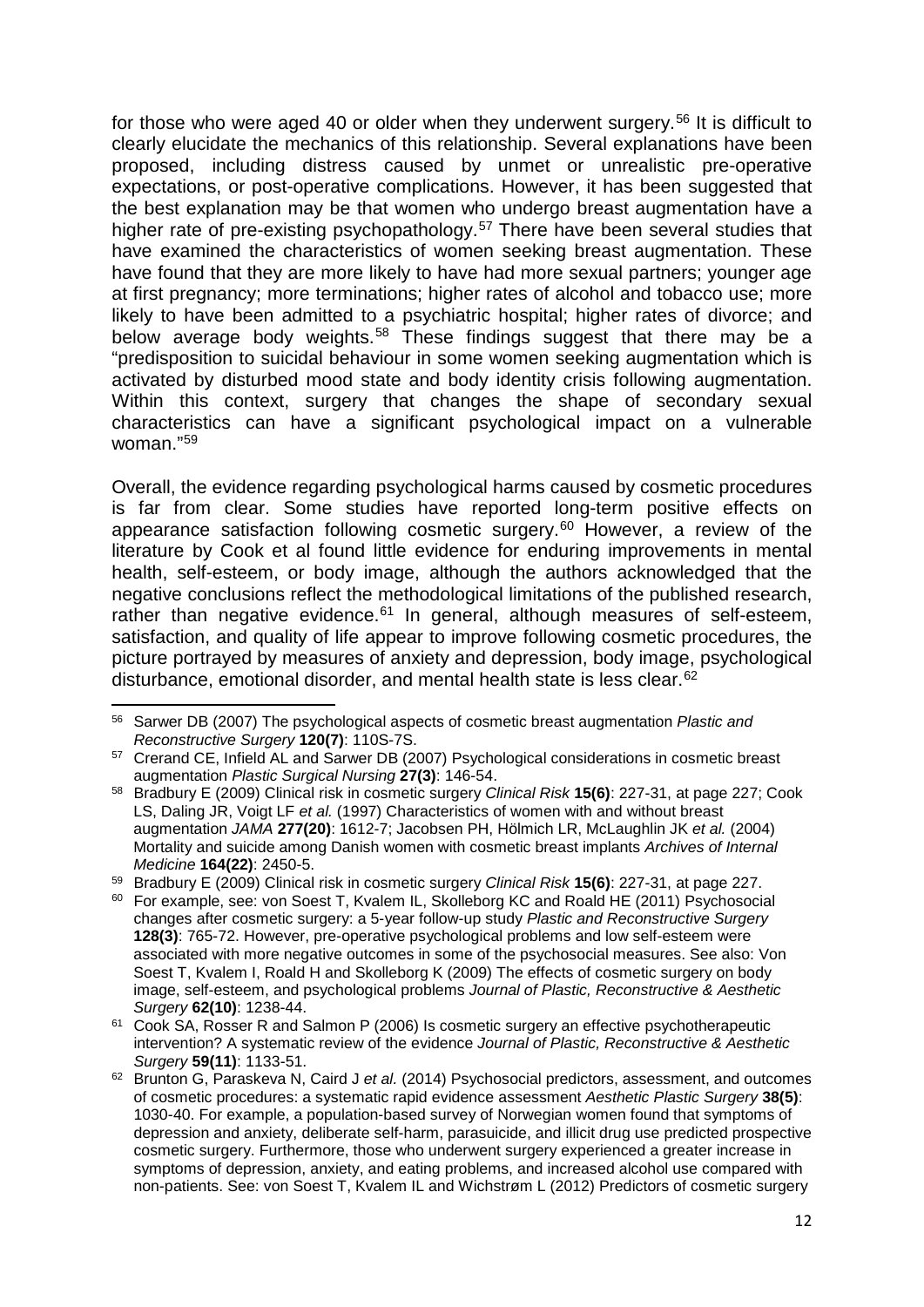What does emerge consistently from the evidence however, is that some groups of patients may be more at risk of suffering psychological harm than others. Most patients that undergo cosmetic procedures are female.<sup>[63](#page-12-0)</sup> Furthermore, having a violent partner and dieting have been strongly associated with undergoing cosmetic surgery, and being verbally abused, taking medication for sleep or anxiety, higher levels of stress and other forms of poor mental health have been moderately associated.[64](#page-12-1) In addition, a number of factors have been associated with poor psychological outcomes, including having a procedure to address relationship issues, unrealistic expectations, and dissatisfaction with previous cosmetic surgery, as well as having a history of depression, low self-esteem, or anxiety.[65](#page-12-2)

An area that has received particular attention is body dysmorphic disorder (BDD) in the context of cosmetic procedures. BDD is characterised by a preoccupation with an imagined or minor defect, which causes significant emotional distress and impairment in functioning. Studies have suggested that 5-15% of patients seeking aesthetic medical treatments suffer from BDD.<sup>[66](#page-12-3)</sup> However, cosmetic surgery is generally reported to be ineffective for these patients, with some suggesting that BDD should be considered a contraindication to such treatments.<sup>[67](#page-12-4)</sup> Despite this evidence, the National Confidential Enquiry into Patient Outcome and Death (NCEPOD) report on cosmetic procedures found that only a third of the sites who responded carried out routine psychological evaluation of patients prior to surgery, and in only 4% of those sites were the assessments performed by a clinical psychologist.[68](#page-12-5)

**.** 

and its effects on psychological factors and mental health: a population-based follow-up study among Norwegian females *Psychological Medicine* **42(3)**: 617-26.

<span id="page-12-0"></span><sup>&</sup>lt;sup>63</sup> According to BAAPS figures, 91% of cosmetic procedures carried out by members in 2014 were on women. See: The British Association of Aesthetic and Plastic Surgeons (26 January 2015) *Tweak not tuck*, available at: http://baaps.org.uk/about-us/audit/2040-auto-generate-from-title.

<span id="page-12-1"></span><sup>64</sup> Schofield M, Hussain R, Loxton D and Miller Z (2002) Psychosocial and health behavioural covariates of cosmetic surgery: Women's Health Australia study *Journal of Health Psychology*  **7(4)**: 445-57.

<span id="page-12-2"></span><sup>&</sup>lt;sup>65</sup> Honigman RJ, Phillips KA and Castle DJ (2004) A review of psychosocial outcomes for patients seeking cosmetic surgery *Plastic and Reconstructive Surgery* **113(4)**: 1229-37; Department of Health (2013) *Review of the regulation of cosmetic interventions*, available at: https://www.gov.uk/government/publications/review-of-the-regulation-of-cosmetic-interventions, at paragraph 5.11; Brunton G, Paraskeva N, Caird J *et al.* (2014) Psychosocial predictors, assessment, and outcomes of cosmetic procedures: a systematic rapid evidence assessment *Aesthetic Plastic Surgery* **38(5)**: 1030-40.

<span id="page-12-3"></span><sup>&</sup>lt;sup>66</sup> Sarwer DB and Spitzer JC (2012) Body image dysmorphic disorder in persons who undergo aesthetic medical treatments *Aesthetic Surgery Journal* **32(8)**: 999-1009.

<span id="page-12-4"></span> $67$  One study revealed that only 3.6% of cosmetic treatments resulted in an improvement in BDD symptoms, see: Crerand CE, Phillips KA, Menard W and Fay C (2005) Nonpsychiatric medical treatment of body dysmorphic disorder *Psychosomatics* **46(6)**: 549-55. Another study found that 81% of BDD patients were dissatisfied following surgery, see: Veale D, Boocock A, Gournay K *et al.* (1996) Body dysmorphic disorder. A survey of fifty cases *The British Journal of Psychiatry*  **169(2)**: 196-201. See also: Tignol J, Biraben-Gotzamanis L, Martin-Guehl C, Grabot D and Aouizerate B (2007) Body dysmorphic disorder and cosmetic surgery: evolution of 24 subjects with a minimal defect in appearance 5 years after their request for cosmetic surgery *European Psychiatry* **22(8)**: 520-4.

<span id="page-12-5"></span><sup>68</sup> Department of Health (2013) *Review of the regulation of cosmetic interventions*, available at: https://www.gov.uk/government/publications/review-of-the-regulation-of-cosmetic-interventions, at paragraph 5.13.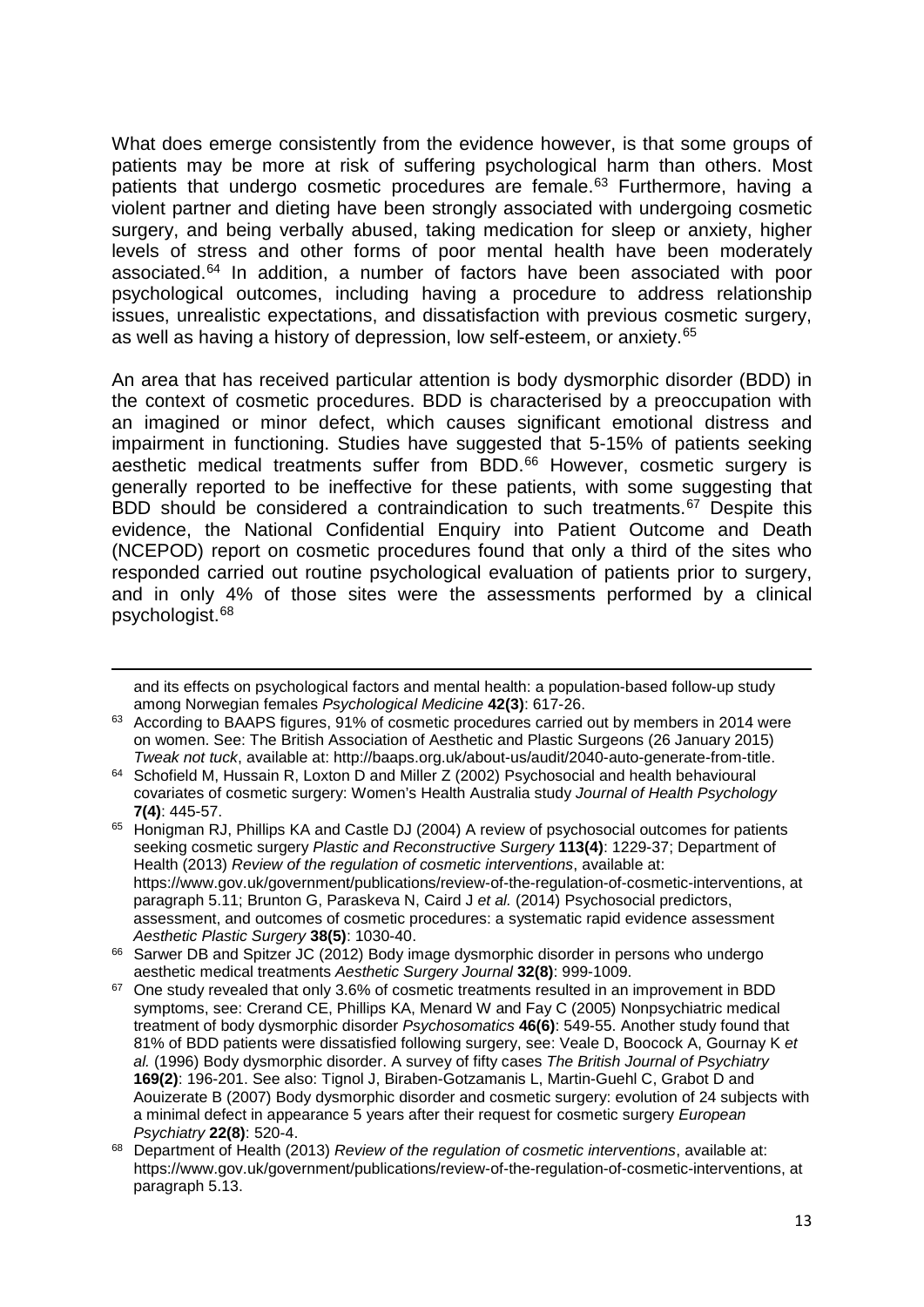#### **Harms to society**

 $\overline{a}$ 

Potential harms to society might include the 'normalisation' of cosmetic procedures (e.g. evidence for changing attitudes to the use of cosmetic procedures); evidence for shifting attitudes regarding notions of 'beauty' or 'normalness'; diversion of state resources, such as the cost to the NHS of treating patients who have suffered complications from cosmetic surgery; and the impact on the public's perception of the medical profession. This is the hardest area to find empirical evidence for because the outcomes are more difficult to measure objectively.[69](#page-13-0) Furthermore, in order to be considered harmful to society, these outcomes invariably require some form of moral judgement regarding society's values or the 'rightful goals' of medicine. They are not necessarily harms in isolation. The discussion of these value judgements is beyond the scope of this review. Instead, evidence is presented that highlights shifting attitudes within society regarding cosmetic surgery, and estimations of costs incurred by the NHS, and then leaves it open to debate as to whether these trends should be regarded as detrimental to society.

In 2013, the Keogh Review concluded that cosmetic procedures have been normalised, and that, although once undertaken discretely, "now people will admit to having had procedures and even celebrate them."[70](#page-13-1) This conclusion was partly based on research commissioned by the review on the attitudes of practitioners and the general public, which suggested that "a wide range of influences, including media coverage of celebrities and their cosmetic interventions, reality TV programmes and the wider broadcasting of cosmetic procedures, alongside the increasing availability of and access to cosmetic interventions, are coming together to create a climate in which having a cosmetic procedure is increasingly regarded as normal and the associated risks are often underestimated. These factors also result in changing aspirations and ideals regarding body image, with some evidence that this results in greater salience for cosmetic intervention among the young."[71](#page-13-2) Indeed, reported statistics suggest that the use of these procedures has markedly increased over the past decade.[72](#page-13-3) In 2004, BAAPS's annual audit of its members revealed that 16,367

<span id="page-13-0"></span><sup>&</sup>lt;sup>69</sup> Although there are various accounts, particularly in the feminist literature, alluding to the potential harms of the growing normalisation of cosmetic surgery. For example, see: Brooks A (2004) "Under the knife and proud of it:" an analysis of the normalization of cosmetic surgery *Critical Sociology* **30(2)**: 207-39; Banet-Weiser S and Portwood-Stacer L (2006) 'I just want to be me again!' Beauty pageants, reality television and post-feminism *Feminist Theory* **7(2)**: 255-72.

<span id="page-13-1"></span><sup>70</sup> Department of Health (2013) *Review of the regulation of cosmetic interventions*, available at: https://www.gov.uk/government/publications/review-of-the-regulation-of-cosmetic-interventions, at paragraph 1.4.

<span id="page-13-2"></span><sup>71</sup> Department of Health (2013) *Regulation of cosmetic interventions: Research among the general public and practitioners*, available at: https://www.gov.uk/government/publications/review-of-theregulation-of-cosmetic-interventions, at page 2. This was further evidenced in research that focused on the views of teenage girls: "For the girls, as with the full sample in the main research, there is recognition that cosmetic interventions, particularly of the less serious, non-surgical type, have become so normalised that girls are often surprised to find that procedures like teeth whitening are classed as cosmetic interventions at all." See: Department of Health (2013) *Regulation of cosmetic interventions: Research among teenage girls*, available at: https://www.gov.uk/government/publications/review-of-the-regulation-of-cosmetic-interventions, at page 2.

<span id="page-13-3"></span><sup>&</sup>lt;sup>72</sup> The industry was worth £2.3 billion in 2010, and this is estimated to increase to £3.6 billion in 2015. See: Department of Health (2013) *Review of the regulation of cosmetic interventions*, available at: https://www.gov.uk/government/publications/review-of-the-regulation-of-cosmeticinterventions, at page 5.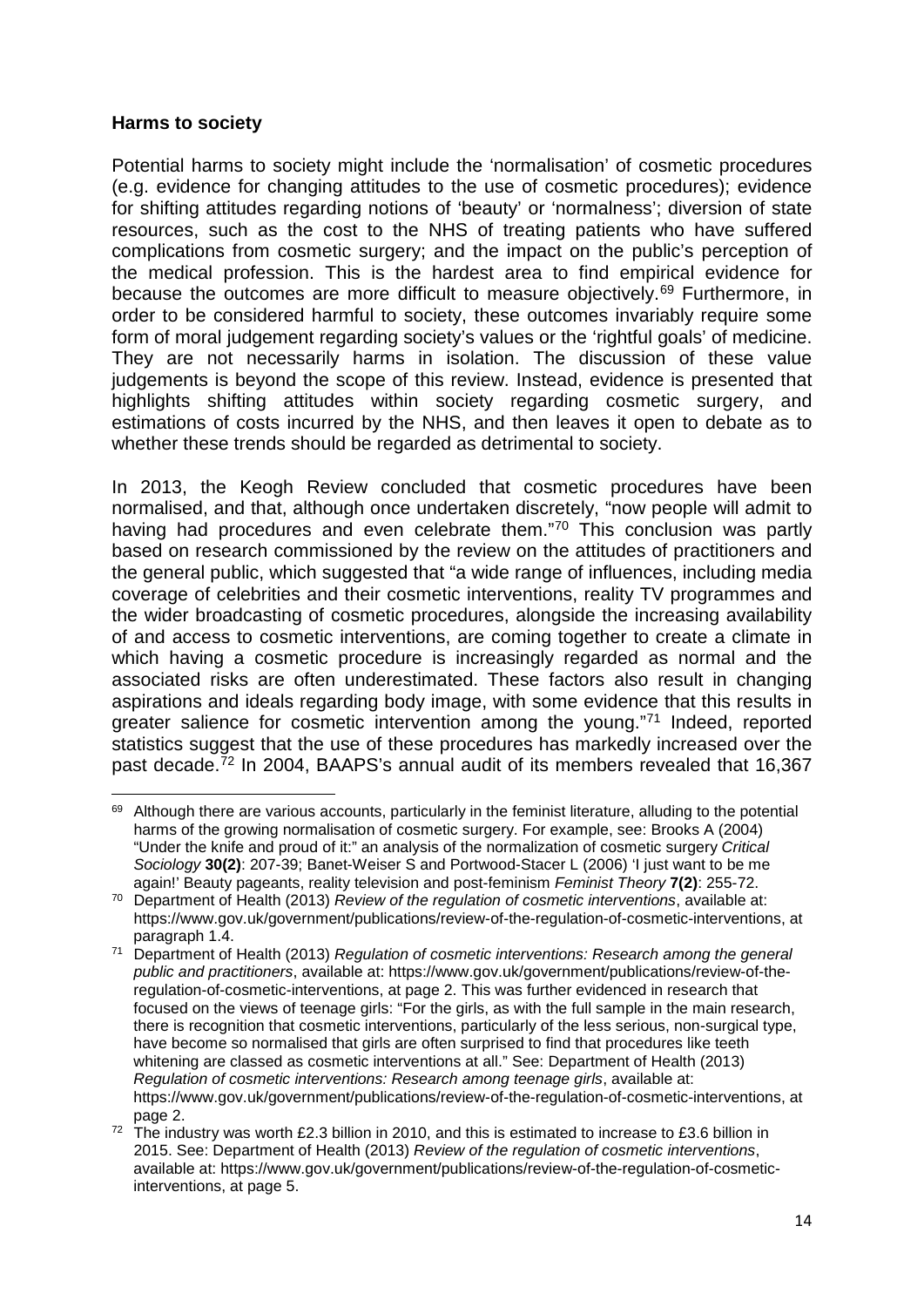cosmetic procedures had been performed. In 2013, this number had increased to 50,122.[73](#page-14-0) In America, there were more than 10 million surgical and non-surgical cosmetic procedures performed in 2014, a 274% increase since 1997, including a 508% increase in non-surgical interventions.[74](#page-14-1) The fact that cosmetic procedures have been on the rise suggests that there is an increasing acceptance of their use amongst society.

There have been several surveys that have attempted to gauge prevailing attitudes towards cosmetic procedures.[75](#page-14-2) A 2013 survey of girls' attitudes by Girlguiding found that 33% of 11-21 year-olds are unhappy with the way they looked and 27% would consider cosmetic surgery.[76](#page-14-3) A study that examined the views of adolescent girls in the UK towards cosmetic surgery found that appearance dissatisfaction was common to many of the girls, but that acceptability of cosmetic surgery varied according to the reasons for having it. Despite the mixed responses amongst the girls as to whether they would have surgery themselves, many felt that their peers would consider it, and that the biggest perceived barrier was financial cost, rather than the potential complications. The media was perceived to exert a significant influence on their peers, leading to its normalisation and setting a 'benchmark' for what is considered an acceptable appearance. In particular, the media was felt to glamorise cosmetic surgery, with a strong emphasis on the psychological benefits, and little regard for the risks involved.<sup>[77](#page-14-4)</sup> There is also evidence that attitudes among

regulatory system in place for many of these procedures, particularly dermal fillers, which are almost entirely unregulated and therefore very difficult to obtain accurate statistics for.

<span id="page-14-0"></span> $\overline{a}$ <sup>73</sup> The British Association of Aesthetic and Plastic Surgeons (24 January 2005) *British Association of Aesthetic Plastic Surgeons announce annual audit results*, available at: http://baaps.org.uk/aboutus/audit/779-british-association-of-aesthetic-plastic-surgeons-announce-annual-audit-results; The British Association of Aesthetic and Plastic Surgeons (3 February 2014) *Britain sucks*, available at: http://baaps.org.uk/about-us/audit/1856-britain-sucks. The latest figures from BAAPS for 2014 show a drop in the number of procedures compared with 2013. However, these statistics only take into account surgical procedures carried out by members, and does not include non-surgical interventions, such as dermal fillers and botulinum toxin injections, which are estimated to account for 90% of procedures performed and 75% of the market value. See: Department of Health (2013) *Review of the regulation of cosmetic interventions*, available at: https://www.gov.uk/government/publications/review-of-the-regulation-of-cosmetic-interventions, at page p5. The Keogh review of cosmetic procedures was concerned about the state of the

<span id="page-14-1"></span><sup>74</sup> The American Society for Aesthetic Plastic Surgery (2014), available at: http://www.surgery.org/sites/default/files/2014-Stats.pdf.

<span id="page-14-2"></span><sup>&</sup>lt;sup>75</sup> A poll of 197 members of the general public in the UK found that 47% had considered some form of cosmetic surgery, and 97% of those would consider going abroad for it, mainly for cost reasons. See: Nassab R, Hamnett N, Nelson K *et al.* (2010) Cosmetic tourism: public opinion and analysis of information and content available on the Internet *Aesthetic Surgery Journal* **30(3)**: 465-9. A survey of 559 female college students in America revealed that 5% had undergone cosmetic surgery, two-thirds knew someone else that had undergone a procedure, and one-third had a family member who had. See: Sarwer DB, Cash TF, Magee L *et al.* (2005) Female college students and cosmetic surgery: an investigation of experiences, attitudes, and body image *Plastic and Reconstructive Surgery* **115(3)**: 931-8. See also: Koning M, Zeijlmans IA, Bouman TK and van der Lei B (2009) Female attitudes regarding labia minora appearance and reduction with consideration of media influence *Aesthetic Surgery Journal* **29(1)**: 65-71.

<span id="page-14-3"></span><sup>76</sup> Girlguiding (2013) *Girls' attitudes survey: what girls say about equality for girls*, available at: http://girlsattitudes.girlguiding.org.uk/video/girls\_attitudes\_video.aspx. The number of girls who are unhappy with the way they look has increased steadily from 2011 (26%) and 2012 (29%).

<span id="page-14-4"></span><sup>77</sup> Ashikali E-M, Dittmar H and Ayers S (2014) Adolescent girls' views on cosmetic surgery: a focus group study *Journal of Health Psychology*: Published online first (03 March). Published online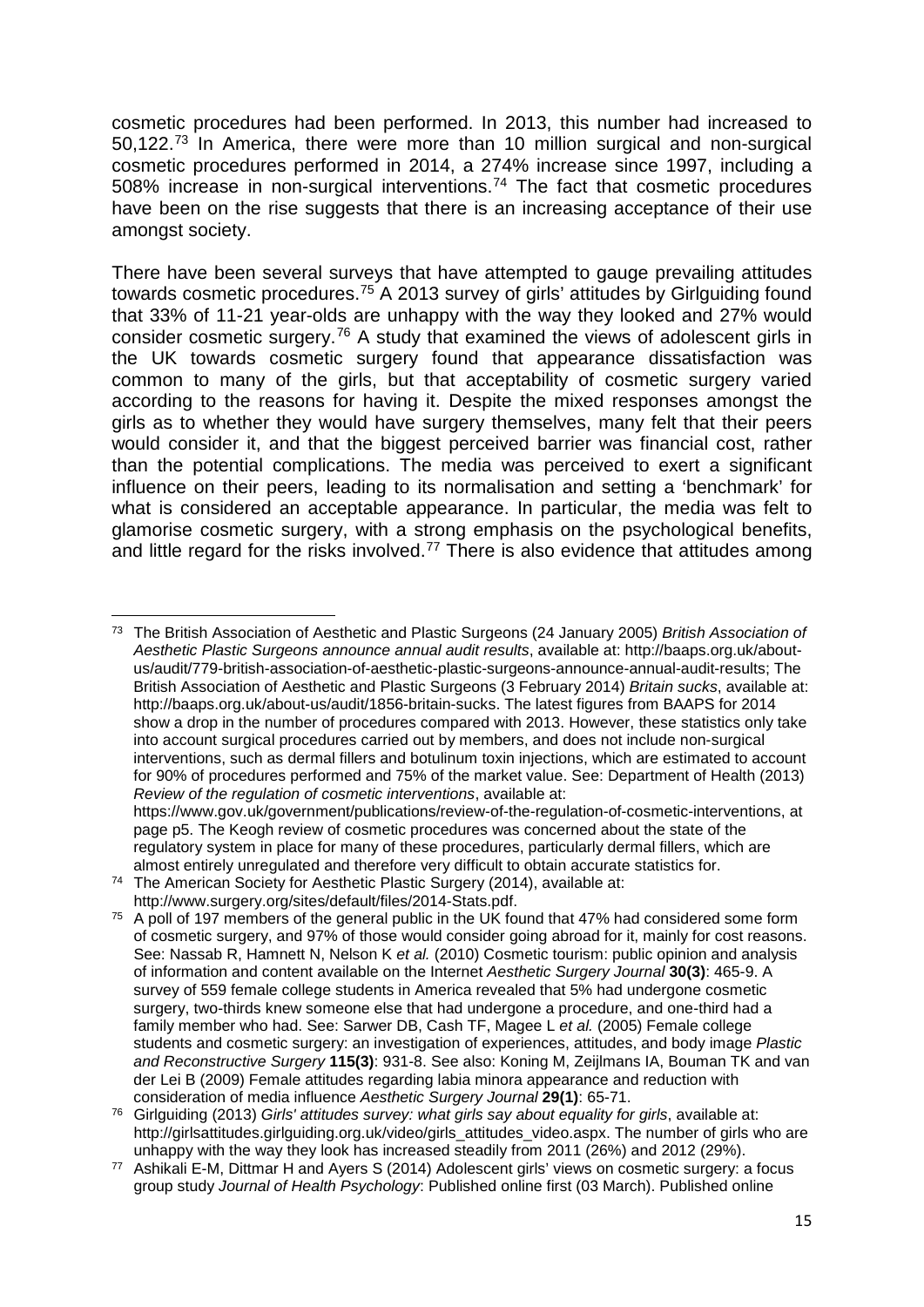physicians reflect those of the wider society, and can influence their clinical decisionmaking[.78](#page-15-0)

With this increasing demand for cosmetic procedures, concerns have also been raised that the potential risks of the surgery have been trivialised. For example, a national survey by BAPRAS found that 24% of people do not check their surgeon's credentials, 21% are not aware of the risks, 22% are not clear of the potential outcomes before going ahead, and 27% are not aware if any care is available should anything go wrong.<sup>[79](#page-15-1)</sup> Furthermore, cosmetic surgery is often perceived to be more temporary and less technically difficult than plastic or reconstructive surgery, with fewer risks, shorter recovery times, and less pain.<sup>[80](#page-15-2)</sup>

A significant amount of work has suggested that there are strong links between body satisfaction, perceived social pressure, internalisation of media messages and 'thin-ideals', and an interest in cosmetic surgery.<sup>[81](#page-15-3)</sup> Media exposure, vicarious experience, and importance of appearance to self-worth has been positively associated with approval and future likelihood of cosmetic surgery in women.<sup>[82](#page-15-4)</sup> Similarly, more frequent experiences of sexual objectification, greater self-surveillance, and higher body shame have also been associated with greater consideration of undergoing a cosmetic procedure.[83](#page-15-5) Questionnaire data from a sample of 907 Norwegian women aged 22-55 revealed that body image, a history of teasing, acceptance of cosmetic surgery in the individual's environment, and self-monitoring were all associated with

**.** 

<span id="page-15-0"></span><sup>&</sup>lt;sup>78</sup> In one Dutch study, 90% of the physicians surveyed felt that a vulva with very small labia minora represents society's ideal. Plastic surgeons were more likely to regard the picture with the largest labia minora as distasteful and unnatural, compared with GPs and gynaecologists, and regard such a woman as a candidate for labiaplasty. Furthermore, plastic surgeons were more open to performing reductions regardless of size or physical complaints, and male physicians were more likely to opt for surgical reductions compared with female physicians. See: Reitsma W, Mourits MJ, Koning M, Pascal A and van der Lei B (2011) No (wo) man is an island - the influence of physicians' personal predisposition to labia minora appearance on their clinical decision making: a cross-sectional survey *The Journal of Sexual Medicine* **8(8)**: 2377-85.

<span id="page-15-1"></span><sup>79</sup> British Association of Plastic Reconstructive and Aesthetic Surgeons (2015) *Our research: worrying findings about cosmetic surgery choices in the UK*, available at: http://www.bapras.org.uk/public/think-over-before-you-make-over/our-research-worrying-findings.

<span id="page-15-2"></span><sup>80</sup> Hamilton GS, Carrithers JS and Karnell LH (2004) Public perception of the terms cosmetic, plastic, and reconstructive surgery *Archives of Facial Plastic Surgery* **6(5)**: 315-20.

<span id="page-15-3"></span><sup>81</sup> For example, see: Nerini A, Matera C and Stefanile C (2014) Psychosocial predictors in consideration of cosmetic surgery among women *Aesthetic Plastic Surgery* **38(2)**: 461-6; Markey CN and Markey PM (2009) Correlates of young women's interest in obtaining cosmetic surgery *Sex Roles* **61(3-4)**: 158-66; Harper B and Tiggemann M (2008) The effect of thin ideal media images on women's self-objectification, mood, and body image *Sex Roles* **58(9-10)**: 649-57.

<span id="page-15-4"></span><sup>82</sup> For example, see: Delinsky SS (2005) Cosmetic surgery: a common and accepted form of selfimprovement? *Journal of Applied Social Psychology* **35(10)**: 2012-28; Slevec J and Tiggemann M (2010) Attitudes towards cosmetic surgery in middle-aged women: body image, aging anxiety, and the media *Psychology of Women Quarterly* **34(1)**: 65-74; Mazzeo SE, Trace SE, Mitchell KS and Gow RW (2007) Effects of a reality TV cosmetic surgery makeover program on eating disordered attitudes and behaviors *Eating Behaviors* **8(3)**: 390-7; Crockett RJ, Pruzinsky T and Persing JA (2007) The influence of plastic surgery "reality TV" on cosmetic surgery patient expectations and decision making *Plastic and Reconstructive Surgery* **120(1)**: 316-24.

<span id="page-15-5"></span><sup>83</sup> Calogero RM, Pina A, Park LE and Rahemtulla Z (2010) Objectification theory predicts college women's attitudes toward cosmetic surgery *Sex Roles* **63(1-2)**: 32-41.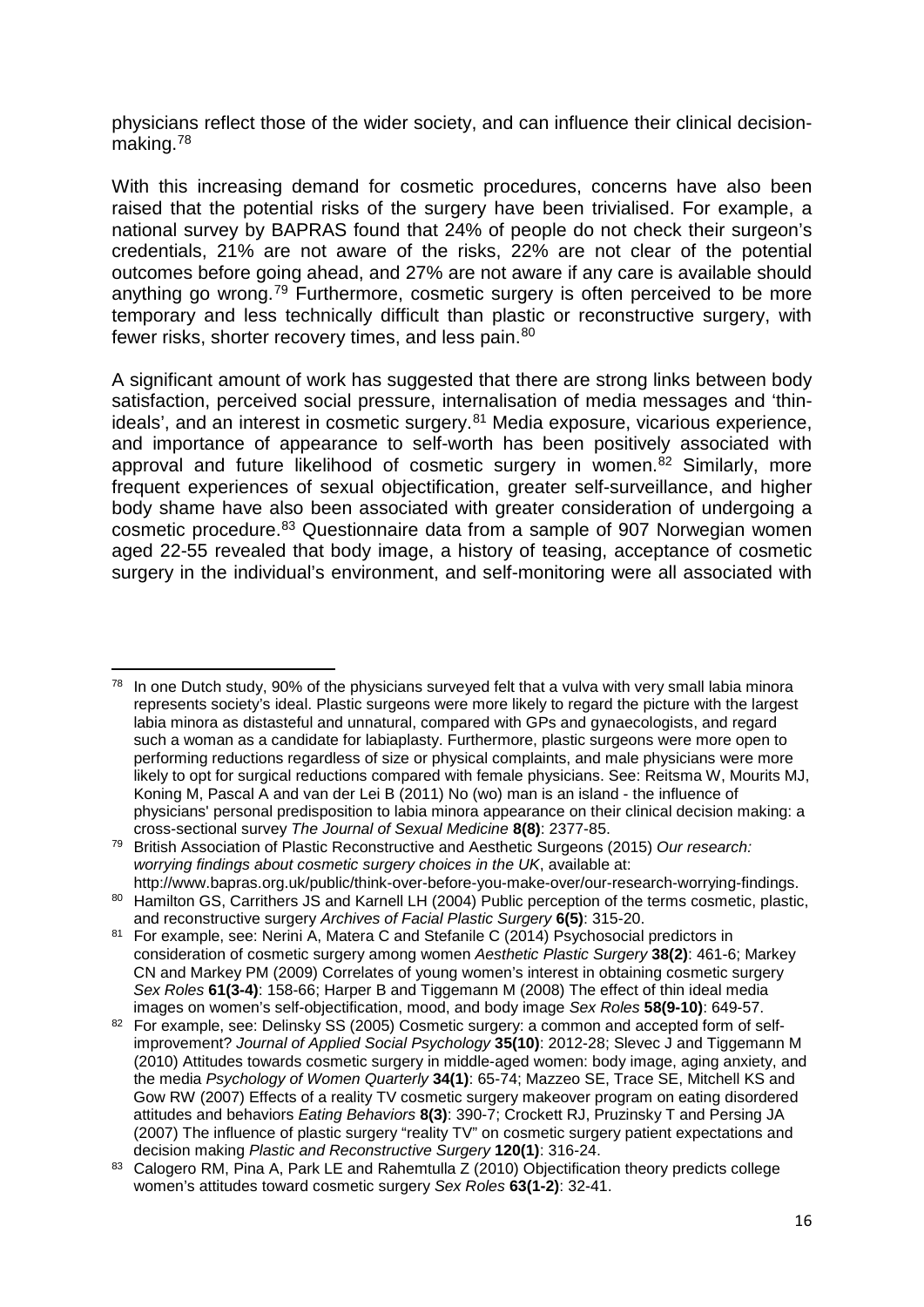the motivation to undergo surgery. $84$  Research has also suggested that adolescents who 'worship' celebrities are more likely to undergo cosmetic surgery.<sup>[85](#page-16-1)</sup>

There is also a concern that the use of cosmetic procedures leads to the medicalisation of the 'normal' body, and that involvement of the medical profession legitimises an individual's perceived 'problem'.<sup>[86](#page-16-2)</sup> Rather than responding to the needs of the public, some commentators argue that a new body anxiety is being created by the cosmetic surgery industry, promoting the idea that "what is a natural biological variation is a defect, a problem requiring the knife.<sup>"[87](#page-16-3)</sup> This perception can then result in a 'vicious cycle' in which the provision of cosmetic procedures further narrows the range of acceptability and increases the demand for surgery even more.<sup>[88](#page-16-4)</sup>

Some attempts have been made to quantify the cost to the NHS of treating patients following cosmetic procedures. An A+E unit treated 12 patients who presented with infected facial fillers over a 15 month period, which cost the health service a total of £38,454.[89](#page-16-5) According to a report in 2012, 2,860 women who received PIP breast implants privately had been seen within the NHS following the highly publicised health scare. 1,100 had undergone scans, with 67 deciding to have their implants removed. It has been estimated to cost approximately £300 per person to be seen and investigated, and a further £1,200 to remove the implants.<sup>[90](#page-16-6)</sup> An observational study assessed the cost to the health service to treat 19 patients that presented to a plastic surgery practice with complications following cosmetic surgery abroad from 2007-2009. Eleven of these patients received NHS treatment costing a total of £120 841.[91](#page-16-7)

# **Quality of evidence**

**.** 

An overriding theme that emerged from this literature review is the general paucity of good quality of evidence in the field of cosmetic procedures, particularly in regards to

<span id="page-16-0"></span><sup>84</sup> von Soest T, Kvalem IL, Skolleborg KC and Roald HE (2006) Psychosocial factors predicting the motivation to undergo cosmetic surgery *Plastic and Reconstructive Surgery* **117(1)**: 51-62.

<span id="page-16-1"></span><sup>85</sup> Maltby J and Day L (2011) Celebrity worship and incidence of elective cosmetic surgery: evidence of a link among young adults *Journal of Adolescent Health* **49(5)**: 483-9.

<span id="page-16-2"></span><sup>86</sup> Gimlin D (2007) Accounting for cosmetic surgery in the USA and Great Britain: a cross-cultural analysis of women's narratives *Body & Society* **13(1)**: 41-60.

<span id="page-16-3"></span><sup>87</sup> Conroy RM (2006) Female genital mutilation: whose problem, whose solution? Tackle "cosmetic" genital surgery in rich countries before criticising traditional practices elsewhere *BMJ* **333(7559)**: 106-7.

<span id="page-16-4"></span><sup>88</sup> Liao LM and Creighton SM (2007) Requests for cosmetic genitoplasty: how should healthcare providers respond? *BMJ: British Medical Journal* **334(7603)**: 1090-2.

<span id="page-16-5"></span><sup>89</sup> Hachach-Haram N, Gregori M, Kirkpatrick N, Young R and Collier J (2013) Complications of facial fillers: resource implications for NHS hospitals *BMJ Case Reports*: Published online first (28 January).

<span id="page-16-6"></span><sup>90</sup> The number of women treated has almost certainly increased since then, considering that 40 000 women in the UK are known to have had PIP implants. See: Torjesen I (2012) Hundreds of thousands of pounds of NHS funds have been spent on care of private patients with PIP implants *BMJ* **344**: e1259.

<span id="page-16-7"></span><sup>91</sup> Mivagi K, Auberson D, Patel A and Malata C (2012) The unwritten price of cosmetic tourism: an observational study and cost analysis *Journal of Plastic, Reconstructive & Aesthetic Surgery* **65(1)**: 22-8. Most operations were performed in Europe or Asia, and most were breast augmentations. The most common complications were wound dehiscence or infection, as well as poor cosmetic results.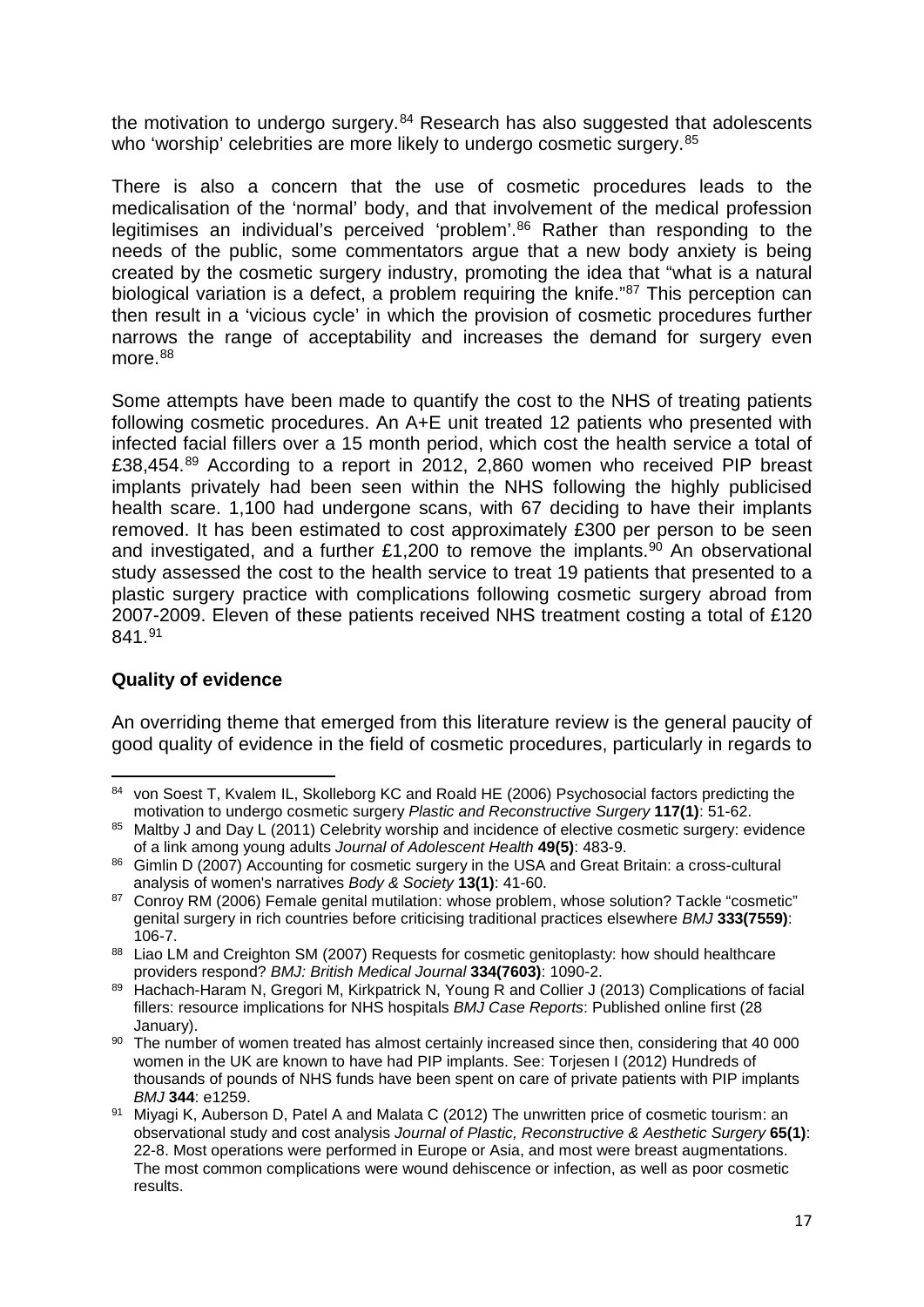the psychological outcomes of these interventions. Many of the authors of the systematic reviews commented on the lack of available information, and that what data could be found was often very limited in terms of methodology.[92](#page-17-0) Research presented to the Annual Scientific Meeting of the British Association of Aesthetic Plastic Surgeons on 25<sup>th</sup> September 2014 suggested that many cosmetic products that are advertised directly to the public have very little published scientific evidence to support their use. Between 1991 and 2013 there has been an almost 8,000% rise in the number of national newspaper articles addressing cosmetic surgery.<sup>[93](#page-17-1)</sup> However, the amount of mainstream coverage surrounding the four most popular aesthetic devices was 24 times the number of clinical papers evaluating their use. Even if there were clinical studies published, the number of patients assessed varied massively, from just two to a few hundred.<sup>[94](#page-17-2)</sup> Furthermore, 36% of authors disclosed financial conflicts of interests.[95](#page-17-3)

This situation is in large part due to the fragmented nature of the industry itself. It encompasses an enormous range of procedures, mostly provided for privately by a disparate range of practitioners, and governed by a number of regulatory frameworks which have developed in a "piecemeal fashion, addressing certain aspects of the sector but not taking a systematic approach."<sup>[96](#page-17-4)</sup> There are no formal reporting mechanisms in place for many of these products, particularly non-surgical interventions, and people may report adverse events to a number of entities, including the original provider, an alternative provider, their GP, Trading Standards, Citizens Advice, the Medicines and Healthcare products Regulatory Agency (MHRA), or legal representatives, or choose to not report at all.<sup>[97](#page-17-5)</sup> The Medicines and Healthcare products Regulatory Agency (MHRA) has a system for reporting adverse events involving medical devices. However, there are concerns that it is not being used effectively.<sup>[98](#page-17-6)</sup> As a result, and as the Keogh Review highlighted, "there is a concerning lack of data in this sector."[99](#page-17-7)

Some procedures are less well represented in the literature than others, such as those that are less tightly regulated, or those interventions that are performed

 $\overline{a}$ 

<span id="page-17-0"></span><sup>92</sup> For example, Liao et al found that the literature on cosmetic labial surgery was insufficient to perform a robust systematic review. The authors found no prospective studies, most did not conduct follow-up (or the follow-up period was too short), and there was generally no attempt to compare preoperative measurements with published criteria to assess need for intervention. See: Liao LM, Michala L and Creighton S (2010) Labial surgery for well women: a review of the literature *BJOG: An International Journal of Obstetrics & Gynaecology* **117(1)**: 20-5.

<span id="page-17-1"></span><sup>93</sup> From 45 in 1991 to 3 568 in 2013.

<span id="page-17-2"></span> $94$  Only 16% of studies involved more than 100 patients, and more than half involved fewer than 50. All but one study were based on less than six months follow-up, and only one trial followed patients for five years (however this study only reviewed two patients).

<span id="page-17-3"></span><sup>95</sup> The British Association of Aesthetic and Plastic Surgeons (25 September 2014) *Don't let cosmetic surgery stitch you up*, available at: http://baaps.org.uk/about-us/press-releases/1968-don-t-letcosmetic-surgery-stitch-you-up.

<span id="page-17-4"></span><sup>96</sup> Department of Health (2013) *Review of the regulation of cosmetic interventions*, available at: https://www.gov.uk/government/publications/review-of-the-regulation-of-cosmetic-interventions, at paragraph 1.15.

<span id="page-17-5"></span><sup>97</sup> Ibid, at paragraph 3.29.

<span id="page-17-6"></span><sup>98</sup> It has been estimated that only 10% of adverse reactions to medical devices are reported to the MHRA; the MHRA estimated that only 15-18% of the expected incidents related to PIP breast implants were reported. There is no formal national reporting system in place for products not classified as medical devices. Ibid, at paragraph 4.10.

<span id="page-17-7"></span><sup>99</sup> Ibid, at paragraph 1.12.